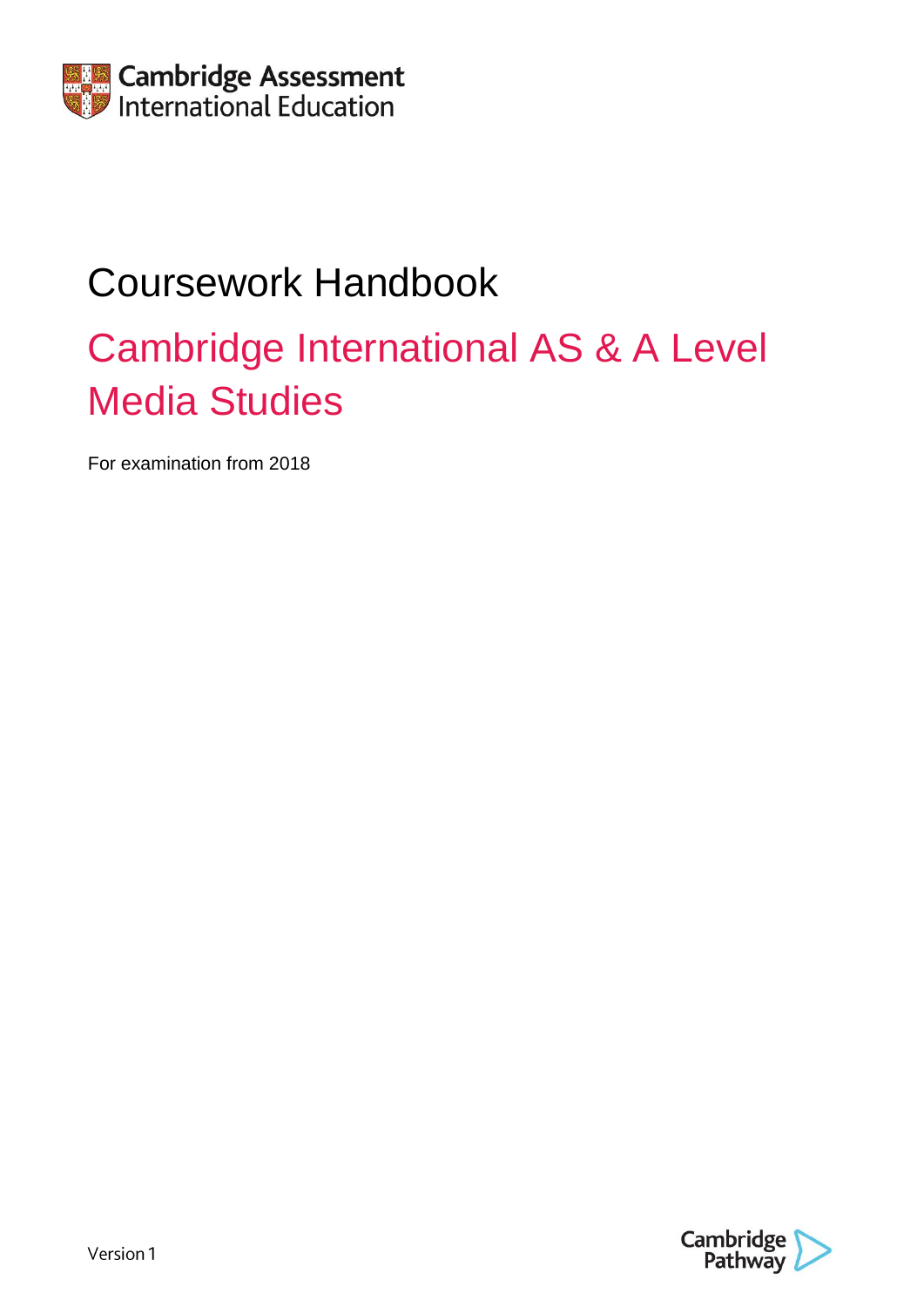In order to help us develop the highest quality resources, we are undertaking a continuous programme of review; not only to measure the success of our resources but also to highlight areas for improvement and to identify new development needs.

We invite you to complete our survey by visiting the website below. Your comments on the quality and relevance of our resources are very important to us.

[www.surveymonkey.co.uk/r/GL6ZNJB](http://www.surveymonkey.co.uk/r/GL6ZNJB)

Would you like to become a Cambridge International consultant and help us develop support materials?

Please follow the link below to register your interest.

[www.cambridgeinternational.org/cambridge-for/teachers/teacherconsultants/](http://www.cambridgeinternational.org/cambridge-for/teachers/teacherconsultants/)

Copyright © UCLES 2018

Cambridge Assessment International Education is part of the Cambridge Assessment Group. Cambridge Assessment is the brand name of the University of Cambridge Local Examinations Syndicate (UCLES), which itself is a department of the University of Cambridge.

UCLES retains the copyright on all its publications. Registered Centres are permitted to copy material from this booklet for their own internal use. However, we cannot give permission to Centres to photocopy any material that is acknowledged to a third party, even for internal use within a Centre.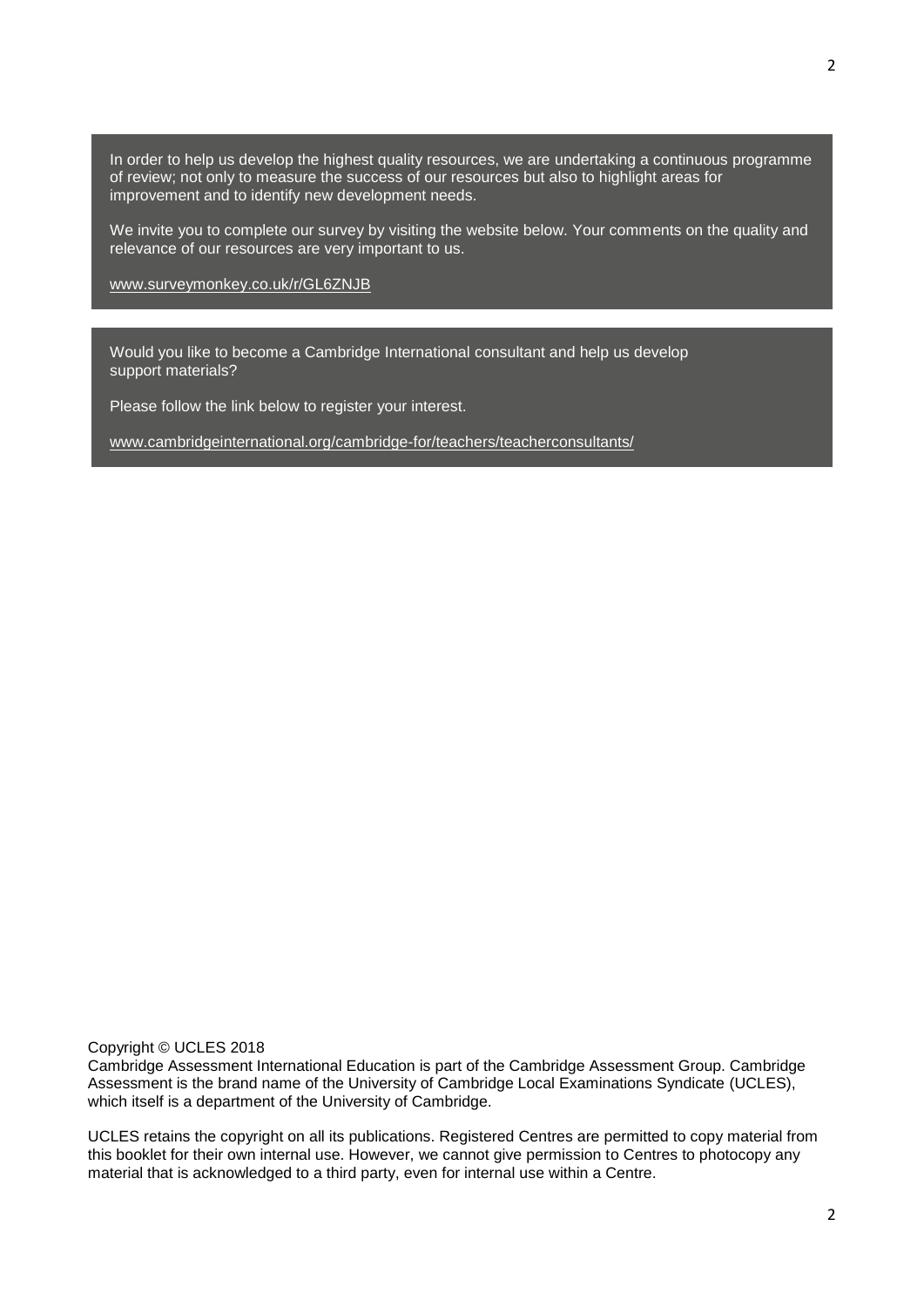# **Contents**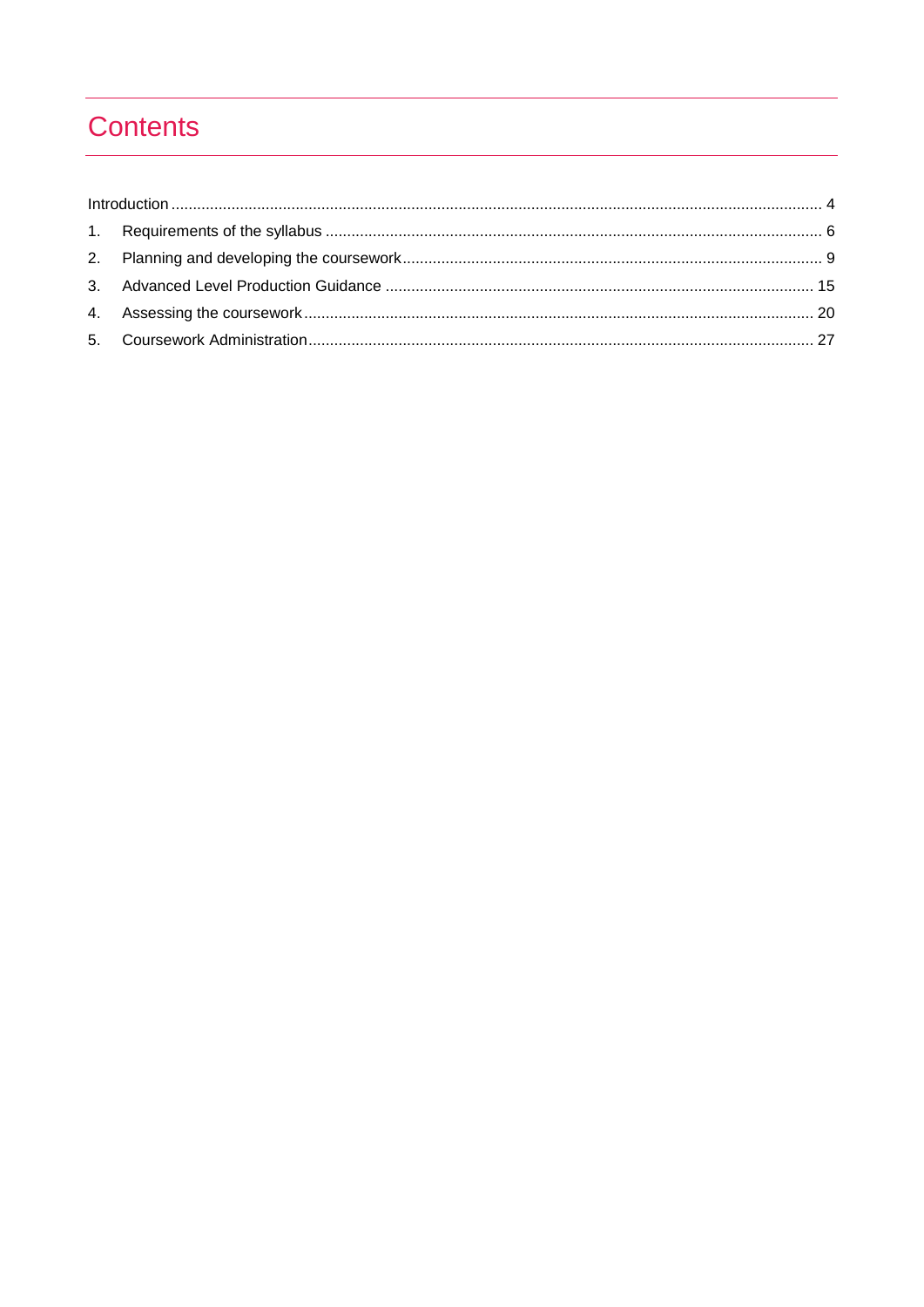# <span id="page-3-0"></span>**Introduction**

This handbook is a guide to the delivery of the coursework components of AS and A level Media Studies (9607) syllabus. This handbook provides guidance and advice covering:

- the requirements of the coursework tasks
- the role of the teacher
- how the syllabus covers the coursework
- carrying out the project or activity
- the administration of the coursework.

### How to use this handbook

- **Section 1** makes sure you have a good understanding of the requirements of the coursework component.
- **Section 2** gives advice on delivering the coursework that is particularly useful for those teaching this qualification for the first time. It includes advice on the different tasks and how to choose a project or activity.
- **Section 3** explains how to structure a Creative Critical Reflection
- **Section 4** explores methods for teaching the critical perspectives
- **Section 5** explains the mark scheme and how to apply it
- **Section 6** gives good practice advice on internal standardisation and moderation and explains the administrative procedures relating to coursework.

### Resources available from Cambridge

### Teacher support

School Support Hub [www.cambridgeinternational.org/support](http://www.cambridgeinternational.org/support) is our secure online support platform for Cambridge teachers.

You can obtain a password and username to access it from your Examinations Officer who will have received these at the point your school became a registered Cambridge Centre. There are many resources on this site including the latest syllabuses and suggested textbooks.

### **Training**

Cambridge regularly offers training for A level specifications both in the UK and in other parts of the world. Details of future training can be found via the Cambridge public website: [www.cambridgeinternational.org/events](http://www.cambridgeinternational.org/events)

### Moderators' reports

For each examination series, moderators produce two types of report:

- (1) an individual report to each Centre about their learners' coursework and the Centre's marking
- (2) a general report to all Centres. This describes good practice and offers general advice to Centres.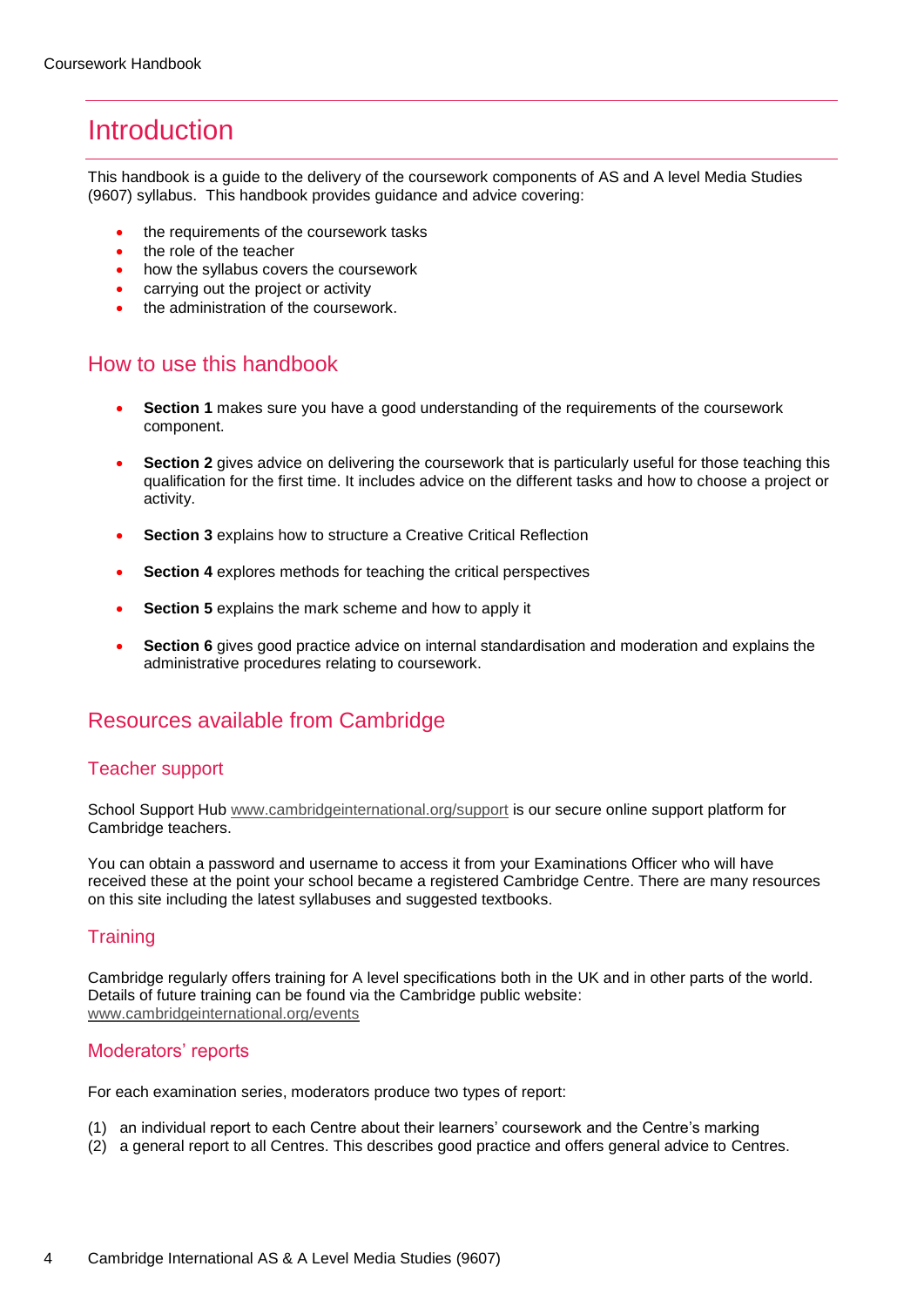### Scheme of work

A scheme of work for parts of the syllabus content is available on the School Support Hub www.cambridgeinternational.org/support

# Further help

We hope that this Coursework Handbook will provide a thorough introduction to the requirements and criteria for the delivery and assessment of coursework in AS & A level Media Studies (9607). However, if you have any further questions or difficulties on the handbook, please do not hesitate to contact Cambridge.

Please send any queries to:

Customer Services Cambridge Assessment International Education The Triangle Building Shaftesbury Road CB2 8EA United Kingdom

Telephone: +44 1223 553554 Email: info@cambridgeinternational.org Website: www. cambridgeinternational.org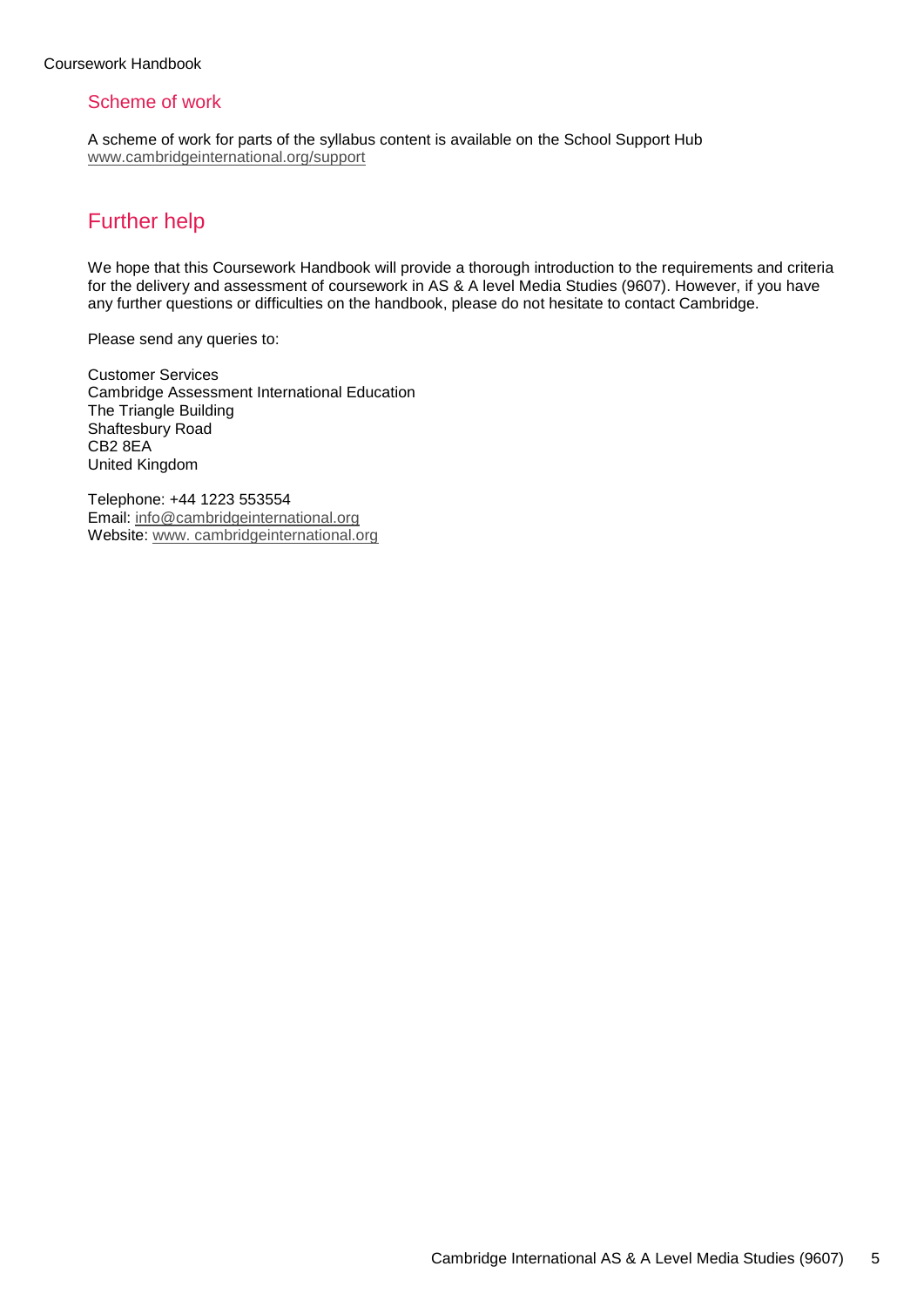# <span id="page-5-0"></span>1. Requirements of the syllabus

You should always check the syllabus for the year in which your learners are going to sit the examination for the most up-to-date and authoritative information on coursework requirements.

### 1.1 The portfolio components of the course

Component 1: Foundation Portfolio (AS year) Component 3: Advanced Portfolio (A Level)

For both components, learners may work individually or in small groups, up to a maximum of four learners per group. Those working as part of a group should have clearly defined roles. All learners are required to maintain separate blogs outlining the creative processes. These should include details of their individual role within the group task.

Learners should provide evidence of their work through the following tasks:

### Task 1 – maintaining a blog based on the creative processes (Foundation and Advanced Level)

Learners should set up and maintain a blog outlining the creative processes that are adopted during the production of the final products. The blog should be set up at the outset of the research stage and should be maintained regularly, outlining the research, planning and production stages, including refinement, reflection and editing choices.

### Task 2 – researching and planning a media production

At **Foundation level** learners should choose between two options for their media production.

(film opening task (video) or magazine task (print)).

Research should be based on the media form they plan to create and should consider the full range of codes and conventions of their chosen form of media. Research should cover the range of professional products upon which the learner could base their work.

At **Advanced level** learners should choose between four options for their media production

- (1) a music promotion package
- (2) a film promotion package
- (3) a documentary package or
- (4) a short film package.

While the images and video for this production must be original, the use of music taken from an acknowledged source is permissible. Research should be detailed and encompass all of the media forms within the chosen option. Learners should evidence all of their research and use this material within their blogs and for revision when preparing for the final examination. They should ensure that they engage with the key areas: forms and conventions, production contexts, the role of technologies, audiences and representations.

### Task 3 – implementing the plan and creating a media production

At **Foundation level** learners should produce a two minute video or a front page, contents and double page spread for the magazine option. Creative choices should be based on research and evidenced and justified in the blog. Media productions should demonstrate a clear understanding of the codes and conventions and, in the case of the magazine option present a clear house style.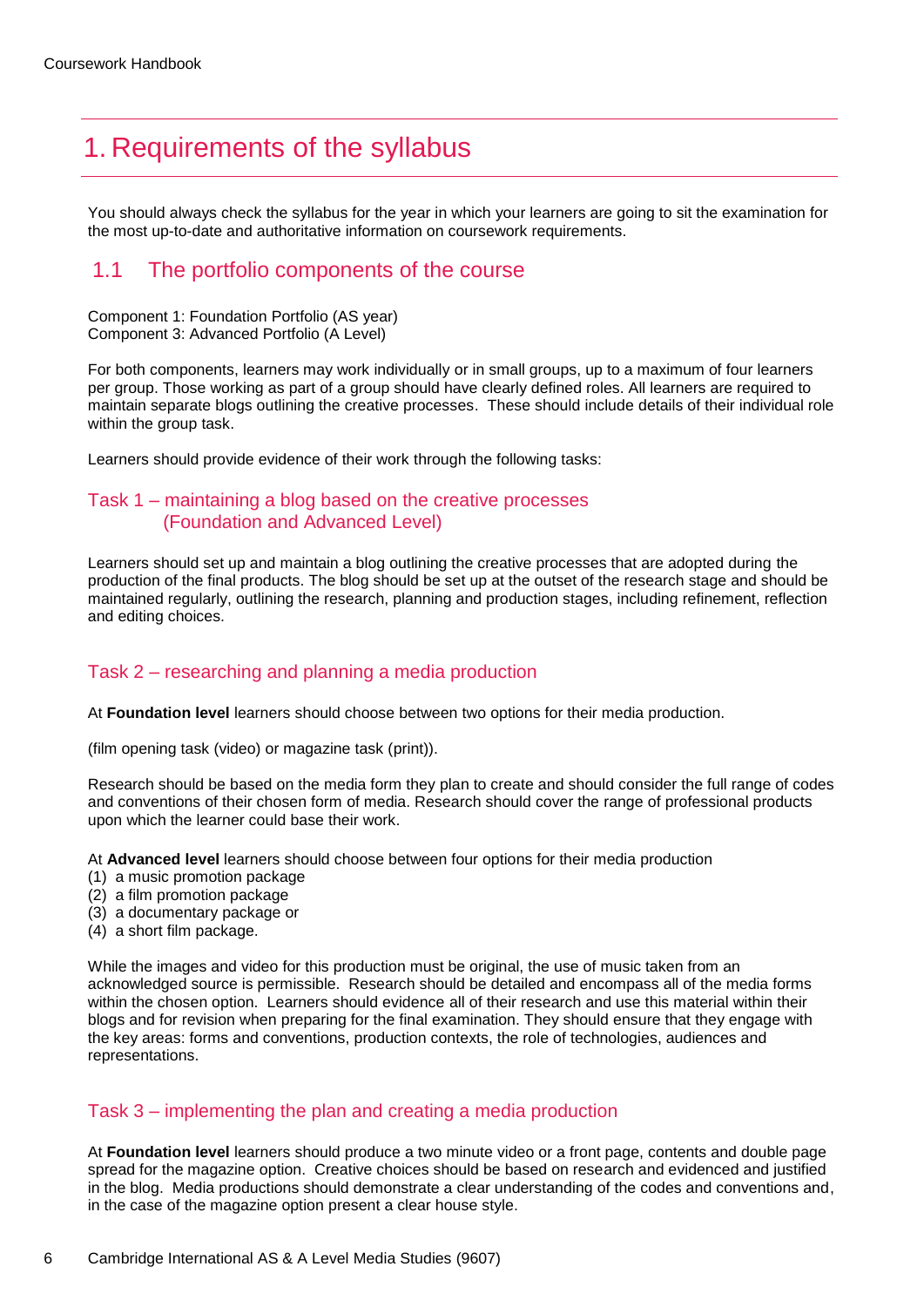At **Advanced level** learners should produce a media package of three products that are interlinked comprising one major task (66% of the marks) and two minor tasks (34% of the marks). The media products should demonstrate a confident engagement with the key concepts and engage with the links and relationships between media products.

### Task 4 – evaluating the project

At both **Foundation and Advanced Level** this is a compulsory part of the coursework and should be a Creative Critical Reflection on the production process presented in a digital format. Acceptable digital formats may be used such as director commentaries, slideshows with voiceover, podcasts, prezis, screencasts etc. Both Components 01 and 04 are **creative** critical reflections so creative flair should be strongly encouraged in order to clearly demonstrate the learner's knowledge and understanding. The Creative Critical Reflection should be shaped and guided by the following **compulsory questions**:

- 1. How does your product use or challenge conventions and how does it represent social groups or issues?
- 2. How does your product engage with audiences and how would it be distributed as a read media text?
- 3. How did your production skills develop throughout this project?
- 4. How did you integrate technologies software, hardware and online in this project?

At the **Advanced level** candidates are required to describe and evaluate the skills development in their production work from Components 01 and 03 as part of their work for Component 04 Section A, However, these should not be the **only** elements that are considered in their work for Component 04. At this level the critical reflection should be shaped and guided by the following **compulsory questions:**

- 1. How do your products use or challenge conventions and how do they represent social groups or issues?
- 2. How do the elements of your production work together to create a sense of 'branding'?
- 3. How do your products engage with the audience and how would they be distributed as real media products?
- 4. How did you integrate technologies software, hardware and online in this project?

### 1.2 Teacher involvement

As with all coursework, you will need to be able to verify that the work submitted for assessment is the learner's own work. Sufficient work must be carried out under direct supervision to enable you to authenticate the coursework marks with confidence. This is particularly important in Media Studies if the production work is carried out as a group.

You will be expected to guide and support your learners as they plan and undertake their coursework production: training learners how to use the technology you have in your school and providing them with the necessary equipment to produce their media texts. You should prepare learners for fulfilling the designated production briefs through delivering the fundamental basics of Media Studies outlined in the scheme of work that accompanies this handbook. Some guidance may be required in terms of the choice of production brief, depending on available technology and teaching expertise. You should raise your learners' awareness of the grading requirements for the production work, and promote critical engagement with the strengths and weaknesses of the production to help them access all available marks. However, while teachers should not offer suggestions for editing, they might consider recommending viewing of relevant materials to facilitate this critical engagement. You should bear in mind that you will need to comment on the individual's own contribution as part of the justification for marks submitted, on the Individual Candidate Record Card.

### 1.3 Links within the syllabus

The skills and knowledge required in the coursework correspond to the taught content of the course. The table below is a helpful guide to where the two components overlap. This should help you integrate the teaching and learning needed to support your learners in the relatively independent nature of their production work.

On our secure online support for Cambridge teachers, the School Support Hub www.cambridgeinternational.org/support, you will find a comprehensive scheme of work with many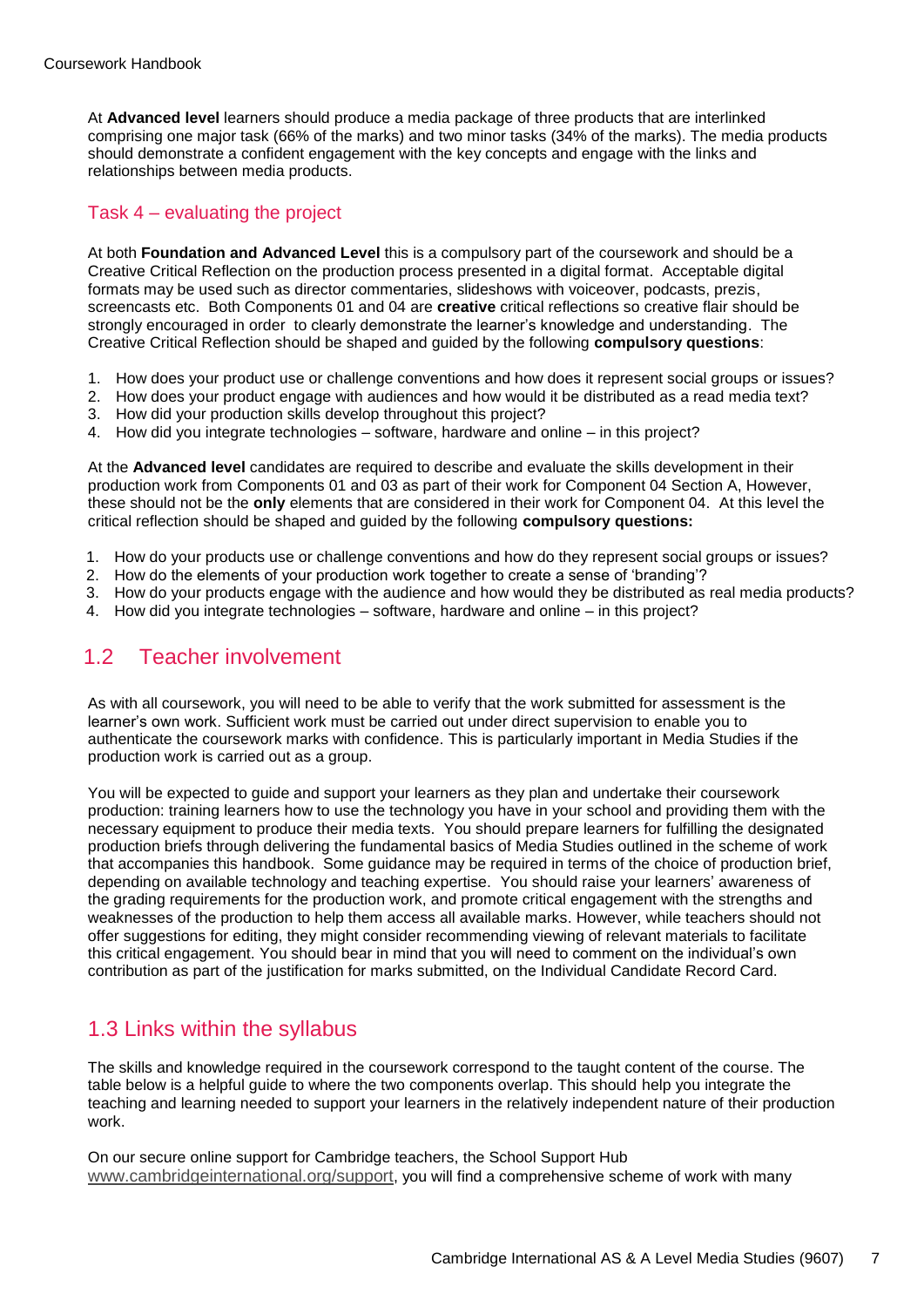#### Coursework Handbook

suggestions of activities that could be used to deliver the skills and knowledge of the AS & A level Media Studies syllabus, alongside suggested resources.

| Component                       | <b>Links to Scheme of Work</b> |
|---------------------------------|--------------------------------|
| Foundation portfolio production | Unit 1, 2 and 3                |
| Advanced portfolio production   | Unit 1, 2, 4 and 6             |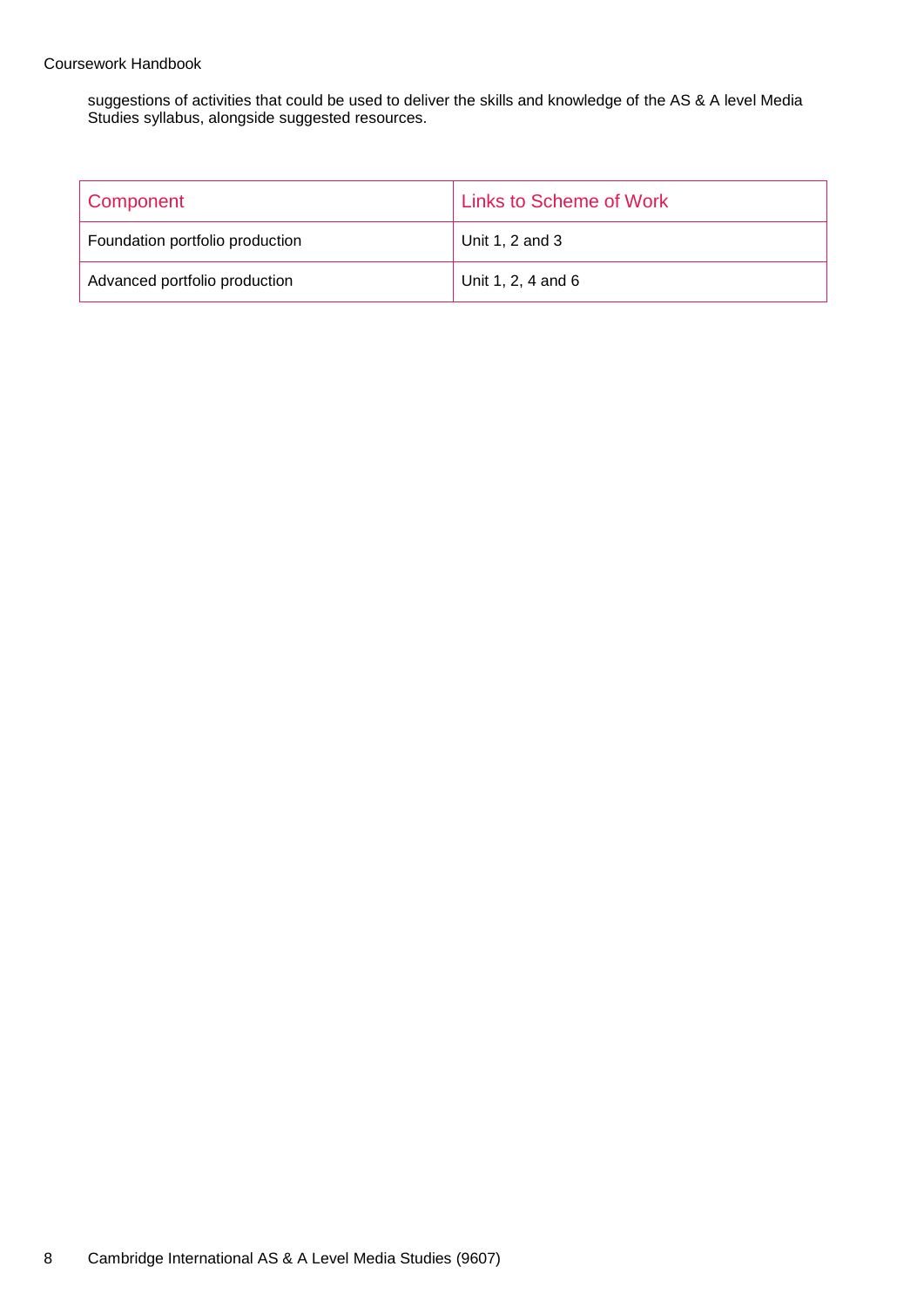# <span id="page-8-0"></span>2. Planning and developing the coursework

It is of key importance that leaners have completed Unit 1 and Unit 2 of the scheme of work prior to moving on to their production work. It is also helpful to work through some research activities as a whole class before encouraging learners to adopt a more independent approach in terms of refining their research in light of their production choice.

# 2.1 Stages in planning and developing the coursework

This suggested step-by-step process is useful for learners to follow.



(See section 2.7 for guidance on producing a creative critical reflection of the production work)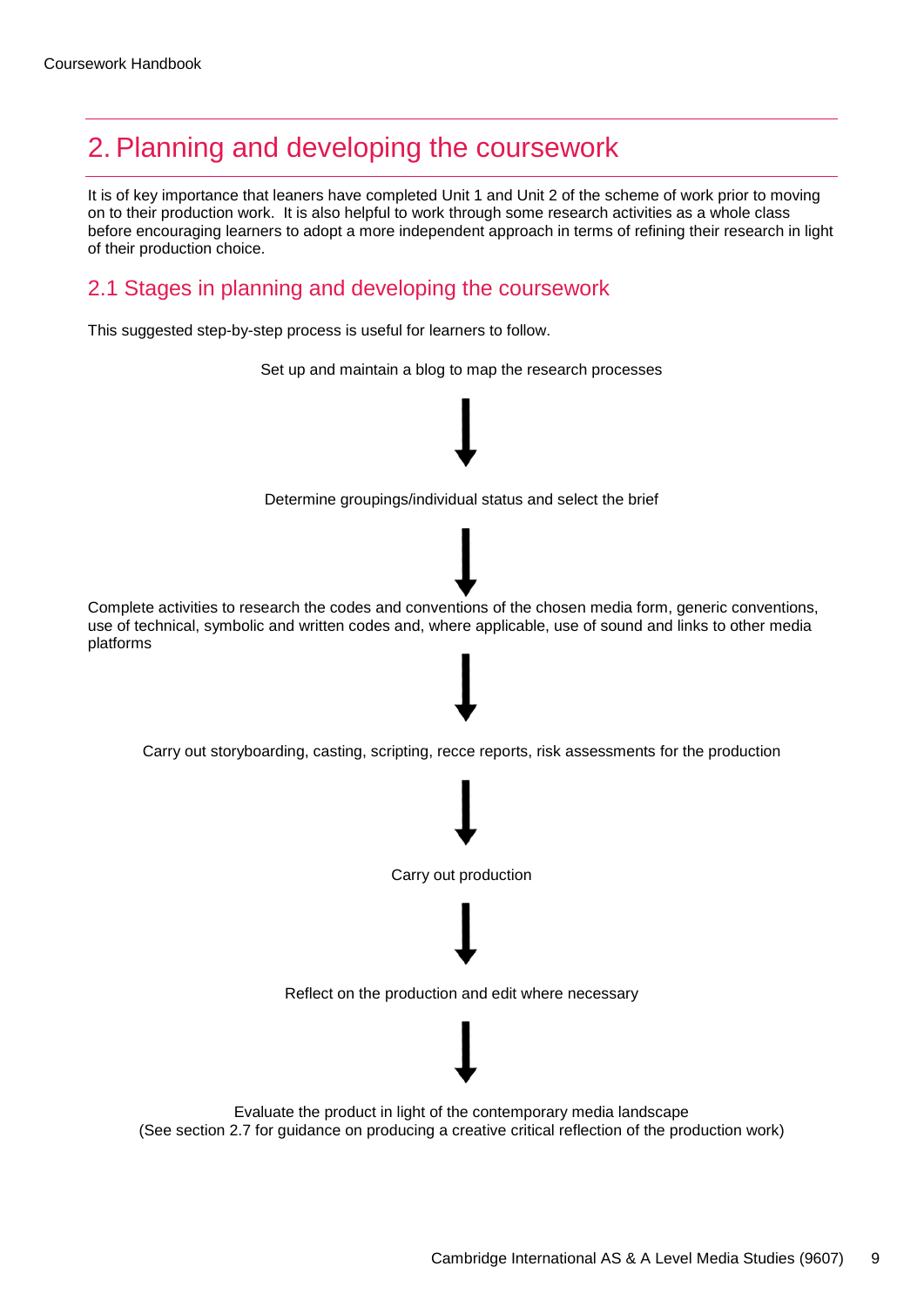# 2.2 Setting up and maintaining a blog

If your centre is running the Cambridge course, we would like you to set up a blog hub from which all of the student blogs can be easily accessed. This is good practice for your teaching as it means you have a central record of where all the blogs are and can easily access them to check on progress and when it comes to assessment. For the moderator, it makes life so much easier, as they can access all learners' work by typing in one URL. Handwritten blog addresses often cause problems, as they can be hard to read and sometimes contain small errors which make the blogs hard to find.

Examples of blog entries can be found on the link below:

<https://mariastreang.wordpress.com/>

#### <http://proudfilmopening.blogspot.co.uk/>

Learners should aim to update their blog regularly in order to ensure a continuous narrative of the production process is created.

## 2.3 Determining group/individual status and deciding on a brief

Learners may work in groups of up to four people. When determining groups it is worth considering the skill set of the learners over friendship groups. Each learner should adopt an area of expertise. This does not necessarily mean that they are the only person to work on this element, but that they lead on that part of the production. Possible roles might include: director, technical, creative and editor.

As the Creative Critical Reflection is produced individually, learners should review the contribution they make within their allocated role as well as part of the group as a whole at this stage.

When deciding on which brief to follow, we recommend that centres choose the brief based on their available resources and fields of expertise. Learners working individually might find the magazine brief more suitable due to the reduced ratio in camera work compared to the film brief.

Once groupings and briefs are decided, learners should complete an Outline Proposal Form, found on the Cambridge website at [www.cambridgeinternational.org/samples.](http://www.cambridgeinternational.org/samples) Simply enter your centre number and the course code (9607) to access the document.

### 2.4 Carrying out research to inform the planning stage

Learners should evidence detailed research into relevant media forms (films/magazines) and be able to demonstrate a confident engagement with the conventions of the form before deciding which brief they are going to follow (if a choice is going to be offered).

Research activities, modelled as a whole class initially then explored further in group/individual tasks, might include:

#### **(Film Option)**

Watching the opening sequence to a range of films in the appropriate genre, making notes on:

- how many titles are displayed during the opening sequences to the film?
- what images are prioritised in the opening sequence?
- what connotations do the images carry?
- how is genre reinforced through symbolic and technical codes from the outset?
- how does the film establish an enigma from the outset?
- what strategies are used to ensure the film appeals to its target audience?
- how has technology been used effectively? You might want to consider camera angles, transitions and editing techniques.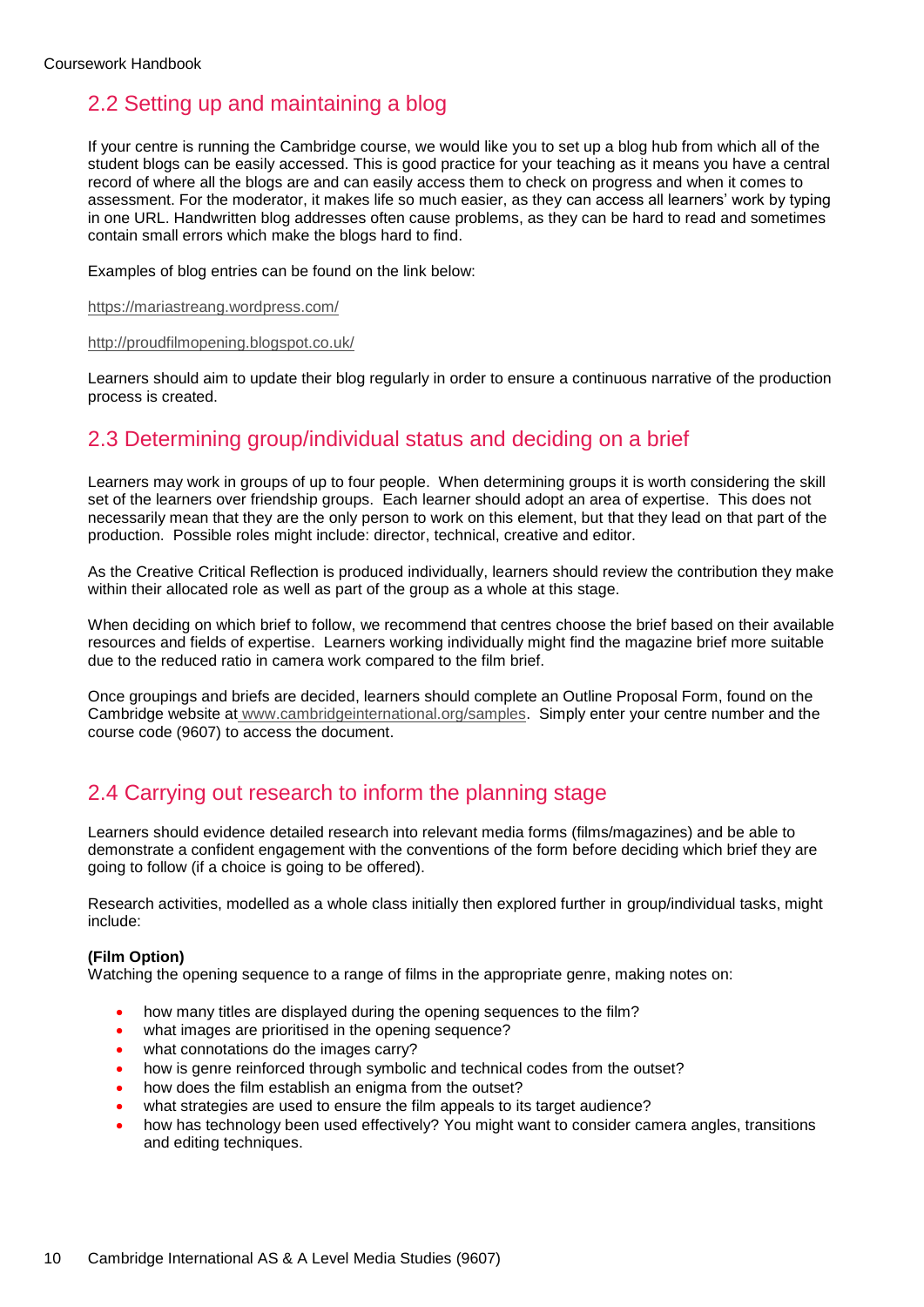Arrange learners in pairs to carry out research of a specific genre that particularly interests them. Learners could complete this activity individually if preferred. This research should be included on the learner's blog including images of sequence stills that are annotated with: technical terminology, camera angles, genre specific conventions and notes about the speed of transition that may not otherwise be apparent from the still images.

#### **(Magazine Option)**

Using a range of magazine front covers, issue learners with a list of the technical terms for the conventions used on magazine covers, such as:

Buzz Word, Puff, Coverline, Masthead, Barcode, Anchorage Text, Superimposition, Slogan, Unique Selling Point

Ask learners to match the terms to the section of the cover it relates to.

Discuss the terms, asking learners to justify their decisions.

Ensure that all are correct, prior to securing the terms against the images.

Set an individual/paired task to research a genre of magazines such as: Home, Music, Car, Teen, Gossip, or Gaming and establish answers to the following questions:

- looking at the magazine website, who is this magazine's primary audience?
- what techniques have been used to appeal to the target audience?
- in what way is the design of each page the same/similar? This is called 'house style' and will need to be replicated in magazine productions
- how have images been used to ensure they also appeal to the target audience?
- what are the connotations of the images used?
- what different types of articles are included in the magazines?
- how does the layout of the different entries vary? (Drawing up pages that include boxes located where the text falls is a useful activity)
- make a note of where and how often online and social media links are situated. (Mark these in the text boxes from the previous activity).

Learners should clearly show which genre they researched and what their findings were, with evidence to demonstrate their claims, in their blogs.

### 2.5 Implementing the plan

The production plan should draw on the research stage and should evidence decision-making based on media techniques, codes and conventions that have been identified. Most able learners may attempt to challenge the conventions, however, if attempted this must be justified and documented in both their blog and their Creative Critical Reflection work.

Learners working on the film option should be encouraged to draw up a range of planning materials to demonstrate the development of the production. The grid exemplar below is a useful way to encourage learners to depart from a narrative approach and instead engage with the media strategies required at this level.

|                     | Narrative to sequence1:                                                                                                      | Narrative to sequence 2:                                                                                                         |
|---------------------|------------------------------------------------------------------------------------------------------------------------------|----------------------------------------------------------------------------------------------------------------------------------|
|                     | The opening sequence suggests someone is<br>running from a murder scene                                                      | We see a flashback to the murder victim<br>eating with her family                                                                |
| Symbolic<br>Codes:  | Dark lighting, man is dressed in dark clothes.<br>Close up shot of the girl's face (eyes shut),                              | An external view of a gently lit room<br>containing a family eating around a table.                                              |
| Technical<br>Codes: | non-diegetic sound of running footsteps<br>fades in over deep music that ends on a<br>single note. Camera pans back to drone | The camera pans in 'through' the window as<br>voices fade up to normal family discussions<br>and pans around the table as though |
| Genre:              | height to show the girl laying in a pool of                                                                                  | observing the conversation. This is a short                                                                                      |
| Mise en Scene:      | blood, still, whilst the lights darken to black.                                                                             | sequence only.                                                                                                                   |
| Transition:         |                                                                                                                              |                                                                                                                                  |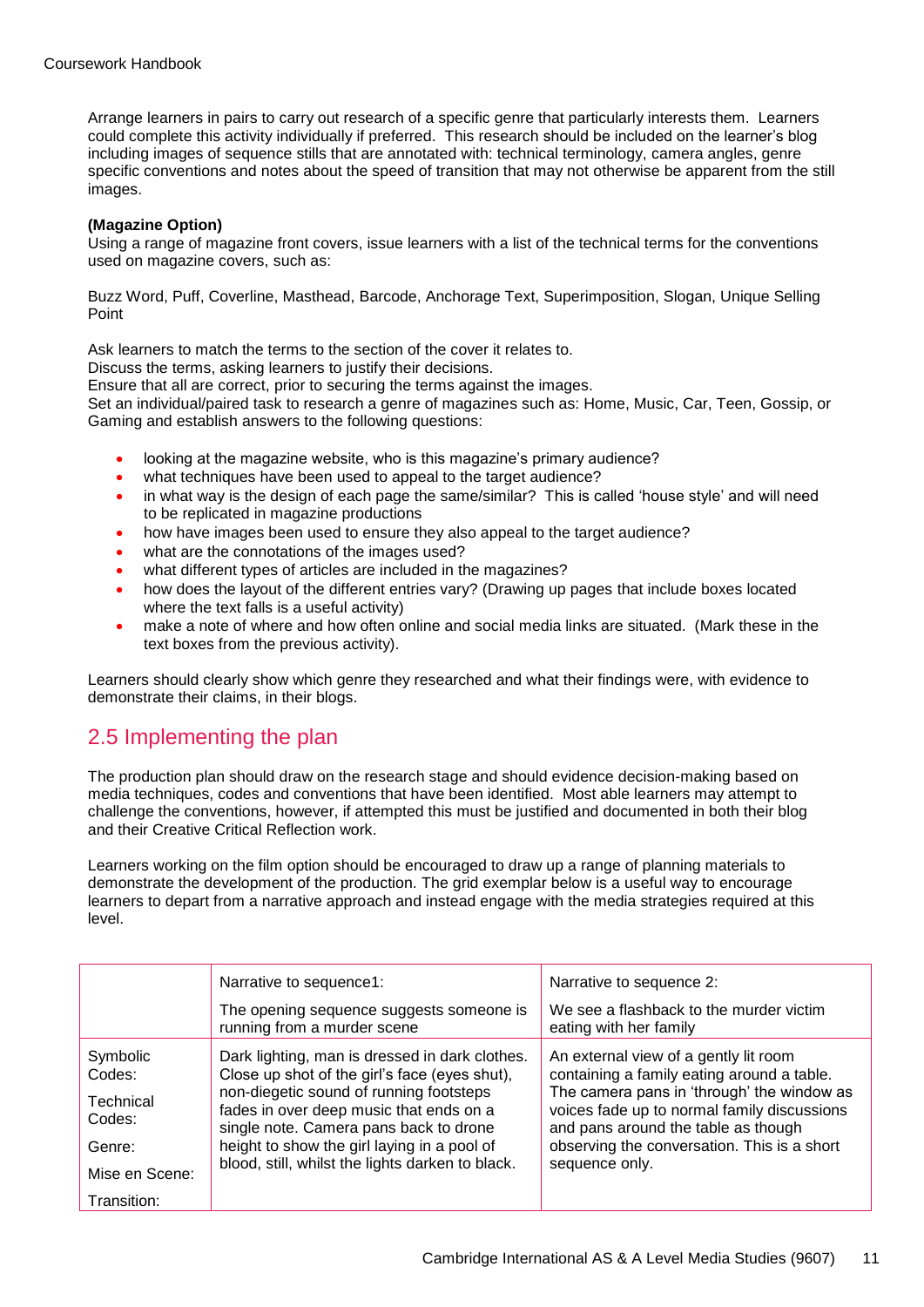It may help learners to construct their storyboard one dimensionally to begin with: they might plan the narrative first, then the *mise en scene*/generic conventions, then the camera shots, sound, movement and finally the transitions.

When the storyboard is complete, learners can start to film their production. Where the time scheduling matters (night time/daytime), it is advisable that learners film all narrative segments consecutively to maximise continuity of the *mise en scene* contained in the sequences.

When implementing a plan for the magazine option, learners should determine the specific pages they are going to recreate and draw up blank versions of the productions that are labelled with the learners' intentions. They should also include recce reports for locations for photo shoots, contact prints of original images, risk assessments etc. As with the film option it is important at this stage to use correct and specific terminology, for example, close up shot of a teenage girl wearing sunglasses/medium shot of someone on a stage playing guitar with other appropriate *mise en scene* in shot such as a drum kit, keyboards and mixed lighting etc..

Before they create their mock-up, learners should decide on:

- an appropriate house style for their chosen genre of magazine,
- the content of any articles
- a range of images

Creating a mood board that explores the options for the house style, use of colours, formatting of page numbers, fonts and images can be a useful stepping stone to making some of these decisions.

When this planning stage is complete, learners can start to construct their magazine production.

### 2.6 Reviewing and editing the coursework

It is likely that some teacher guidance will be given during the production process in terms of facilitating discussions that encourage a higher level of application and engagement with creative processes. However, as part of the learning process, it is also valuable to facilitate whole class feedback on productions as this nurtures increasingly independent learning in preparation for the Advanced Level of this course.

Accordingly, creating a media marketplace in which learners can watch the film productions and browse the magazine productions, initiates a good opportunity for critical reflection, peer assessment and feedback prior to the final edits on the coursework productions. Using a standardised feedback proforma like the one on the next page is useful in ensuring that the feedback is suitably critical whilst also being constructive.

In order to ensure a fair learning environment for learners of all abilities it is advisable to ring fence time for editing purposes, two or three hours should suffice to enable learners to refilm a sequence after feedback and complete a reasonable level of editing prior to submission of the final media coursework production.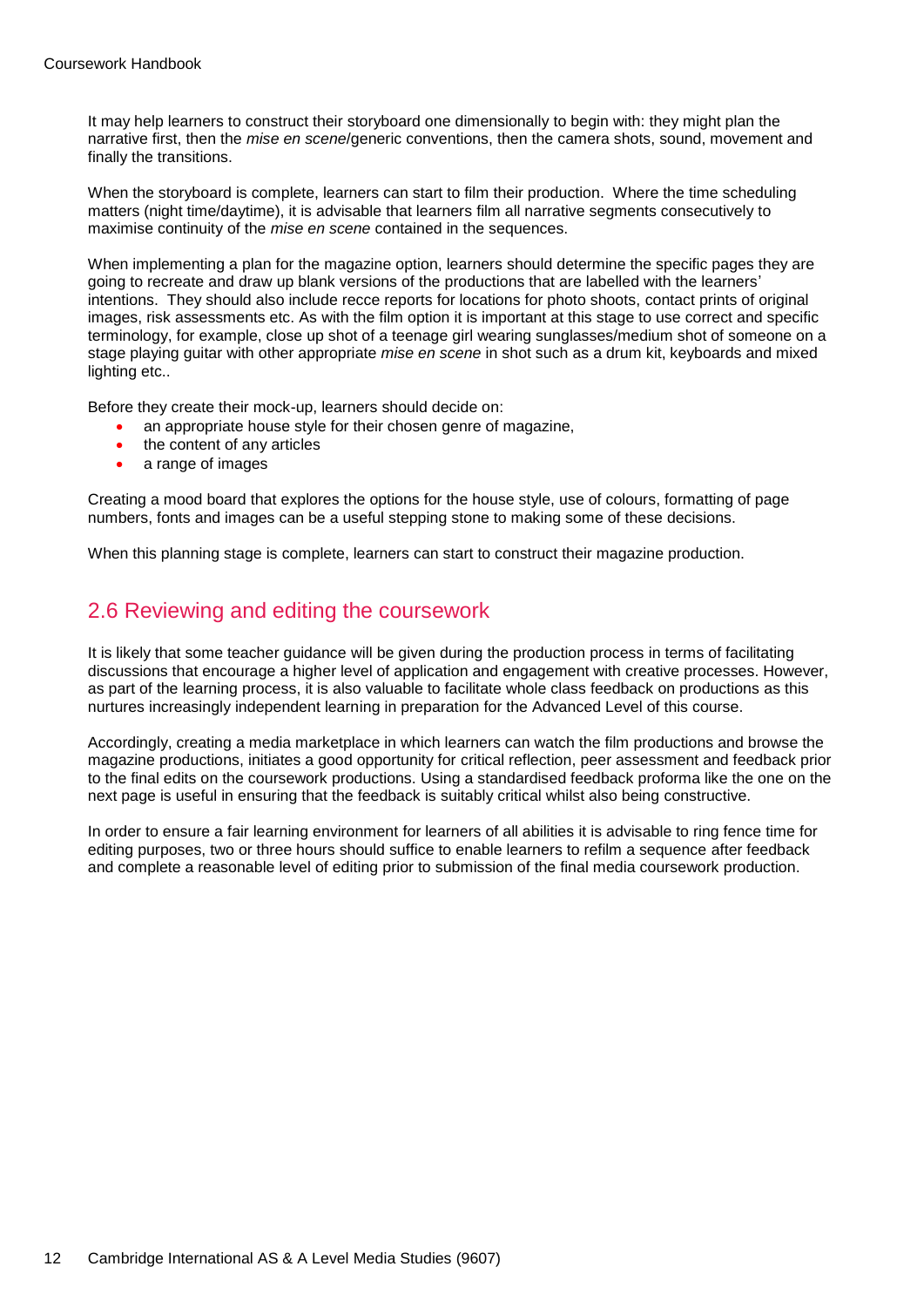### Market Place Feedback Proforma

|                                                                                                                                                                                              | <b>Observations/Likes/Dislikes</b> | Recommendations |
|----------------------------------------------------------------------------------------------------------------------------------------------------------------------------------------------|------------------------------------|-----------------|
| What symbolic codes can<br>be identified as supporting<br>the genre of the production?                                                                                                       |                                    |                 |
| Does the end product have<br>a clear house style?<br>(magazines)                                                                                                                             |                                    |                 |
| What might stop this product<br>being viewed as a<br>professional product ready<br>for publication/distribution?                                                                             |                                    |                 |
| What aspect of this media<br>production do you feel<br>works particularly well?                                                                                                              |                                    |                 |
| If you were to re-edit this<br>product yourself what would<br>your top three priorities be?                                                                                                  | 1)<br>2)                           | 1)<br>2)        |
|                                                                                                                                                                                              | 3)                                 | 3)              |
| Other recommendations for<br>re-editing: (camera angles,<br>transitions, spellings,<br>grammar, layout, links to<br>producers/social<br>media/other media forms,<br>use of colours/lighting) |                                    |                 |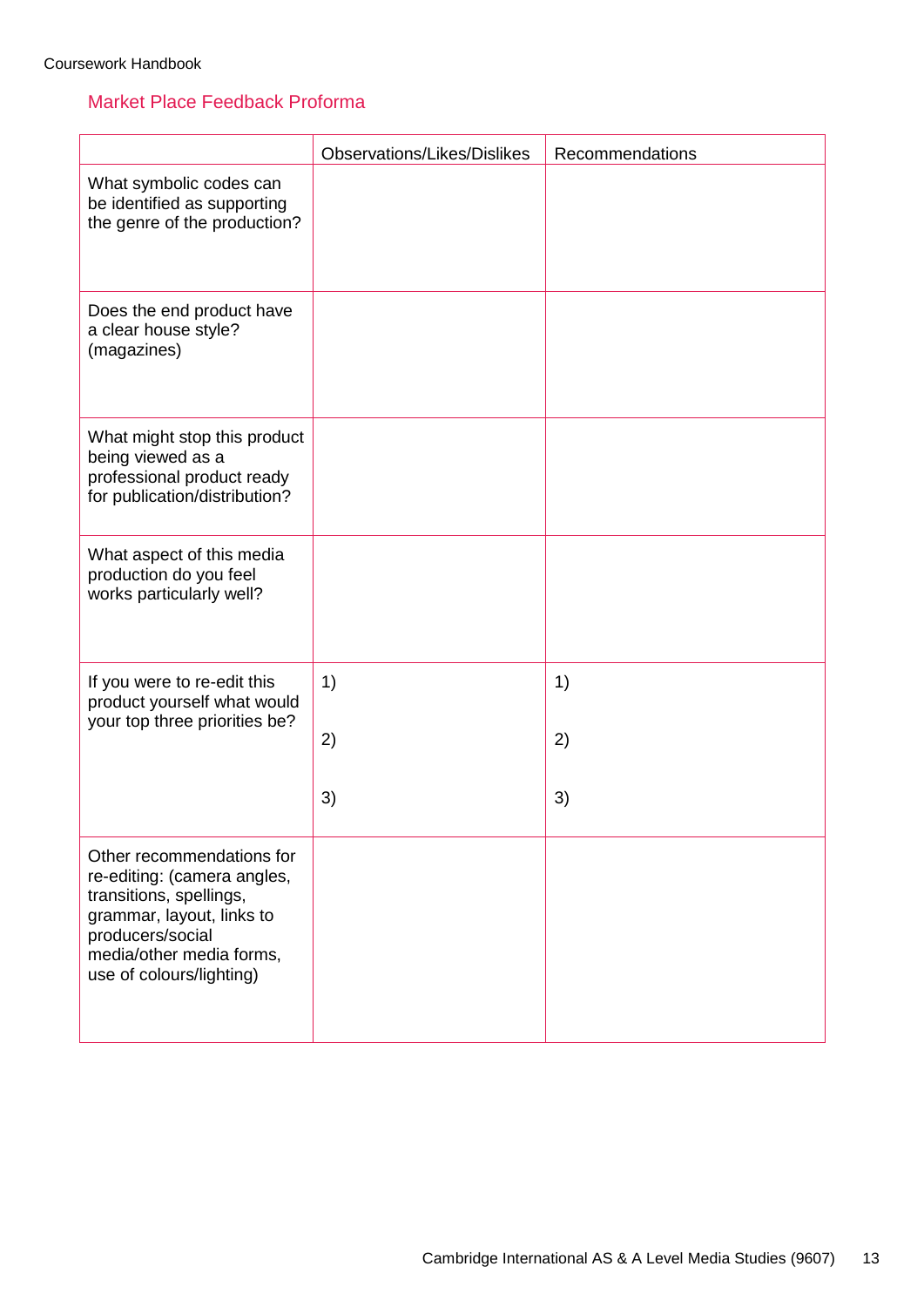# 2.7 Creative Critical Reflections

Learners should reflect on the creative processes and assess the success of the decisions made during the production of the media product or package. Learners can work collaboratively in the production of the critical reflections. However, collaborators must be identified on the Individual Candidate Record Card under 'other group members'.

Whilst discussions can be collaborative, all learners should produce an individual critical reflection which should also include the role they adopted if working as part of a group. The critical reflection should draw on evidence from the research, production and editing stages and be presented using a range of digital applications as appropriate, to best demonstrate the learner's knowledge and understanding such as: a director commentary, slideshows with a voiceover, a podcast, prezi or screencast presentation. The completed critical reflection should be the penultimate post in the learner's blog, the production being the final entry.

### AS Creative Critical Reflection

At AS the learners should reflect critically on their production, guided by the following **compulsory** questions:

- 1. how does your product use or challenge conventions and how does it represent social groups or issues?
- 2. how does your produce engage with audiences and how would it be distributed as a real media text?
- 3. how did your production skills develop throughout this project?
- 4. how did you integrate technologies software, hardware and online in this project?

### Advanced Level Creative Critical Reflection

At Advanced Level the learners should reflect critically on their production, guided by the following **compulsory** questions:

- 1. how do your products use or challenge conventions and how do they represent social groups or issues?
- 2. how do the elements of your production work together to create a sense of 'branding'?
- 3. how do your products engage with the audience and how would they be distributed as real media products?
- 4. how did you integrate technologies software, hardware and online in this project?

As well as the compulsory questions, the critical reflections at both AS and the Advanced Level should also include a broad outline of the production work undertaken, details of the roles within the production groups including specific responsibilities for the learner whose reflection it is, evidence from the research stages, peer assessment/teacher feedback and resultant editing decisions and an overarching reflection on the effectiveness of strategies used within the creative processes adopted. It is worth advising learners to avoid being critical of the hardware and technical resources available to them during their production work as this tends to add little in terms of analysis or evaluation of the end product itself.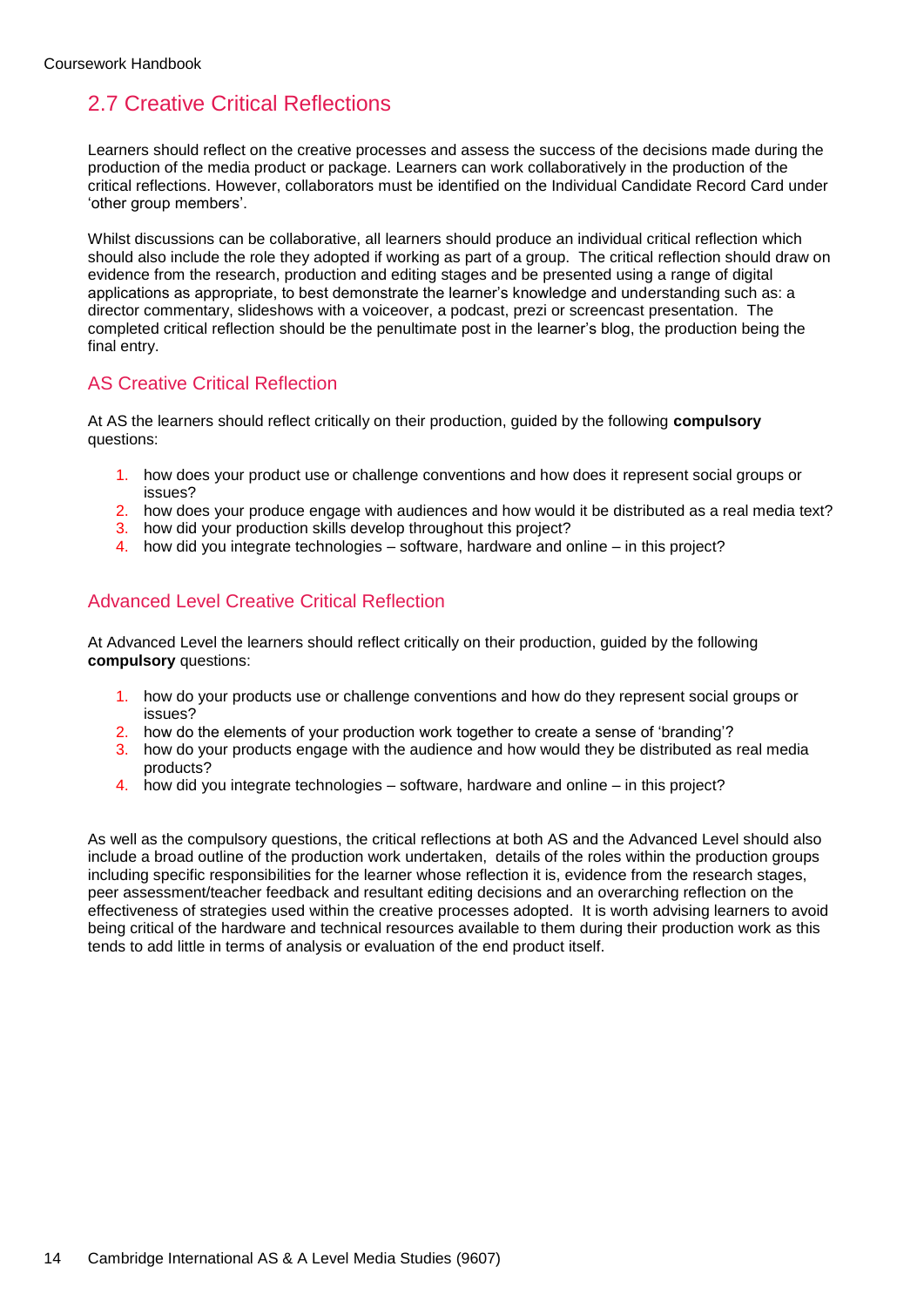# <span id="page-14-0"></span>3. Advanced Level Production Guidance

While the fundamental stages of grouping, research and implementation of a proposed plan remains the same as for the AS Coursework Production, the key difference is that at the Advanced Level learners are expected to produce a range of products that demonstrate a higher level of engagement with the ways in which producers utilise the broader media landscape to produce, create and distribute interlinked media products across a range of media forms.

It is advisable to base research for this part of the course on a contemporary film/music/documentary and to ensure that research incorporates the conventions of the texts alongside the convergence of the media platforms.

Setting research for the Advanced Level Production, for completion during a term break, between completion of the AS and the beginning of the Advanced Level production would ensure that the commencement of the production processes are not hindered during the final year of the course.

## 3.1 Advanced Level Brief Option 1: Music Promotion Package

Guidance on teaching the various elements contained in this package are outlined in the Scheme of Work for this syllabus, which can be found on the School Support Hub at [www.cambridgeinternational.org/support](http://www.cambridgeinternational.org/support)

Using the list of bands from Unit 6 of the scheme of work, arrange learners into pairs to investigate the links between the different platforms. Completing the table below, they could then share their findings as a whole group and then in turn, use this to inform their planning on their music promotion package.

|                                                                                                                                                                                   | Music Video | <b>Band Website</b> | Digipack |
|-----------------------------------------------------------------------------------------------------------------------------------------------------------------------------------|-------------|---------------------|----------|
| Where on this media<br>form can you find a<br>link/video promoting the<br>other media forms?                                                                                      |             |                     |          |
| Are the links interactive<br>in any way? (Do they<br>have a QR code? Are<br>they linked to music<br>apps?)                                                                        |             |                     |          |
| What evidence is there<br>of branding across all<br>three products?                                                                                                               |             |                     |          |
| How is each media form<br>effective in promoting<br>the other products<br>beyond containing a link<br>to them? Interviews?<br><b>Teasers? Competitions</b><br>to win one of them? |             |                     |          |
| What methods do you<br>think are most effective<br>in promoting and<br>marketing a new album?                                                                                     |             |                     |          |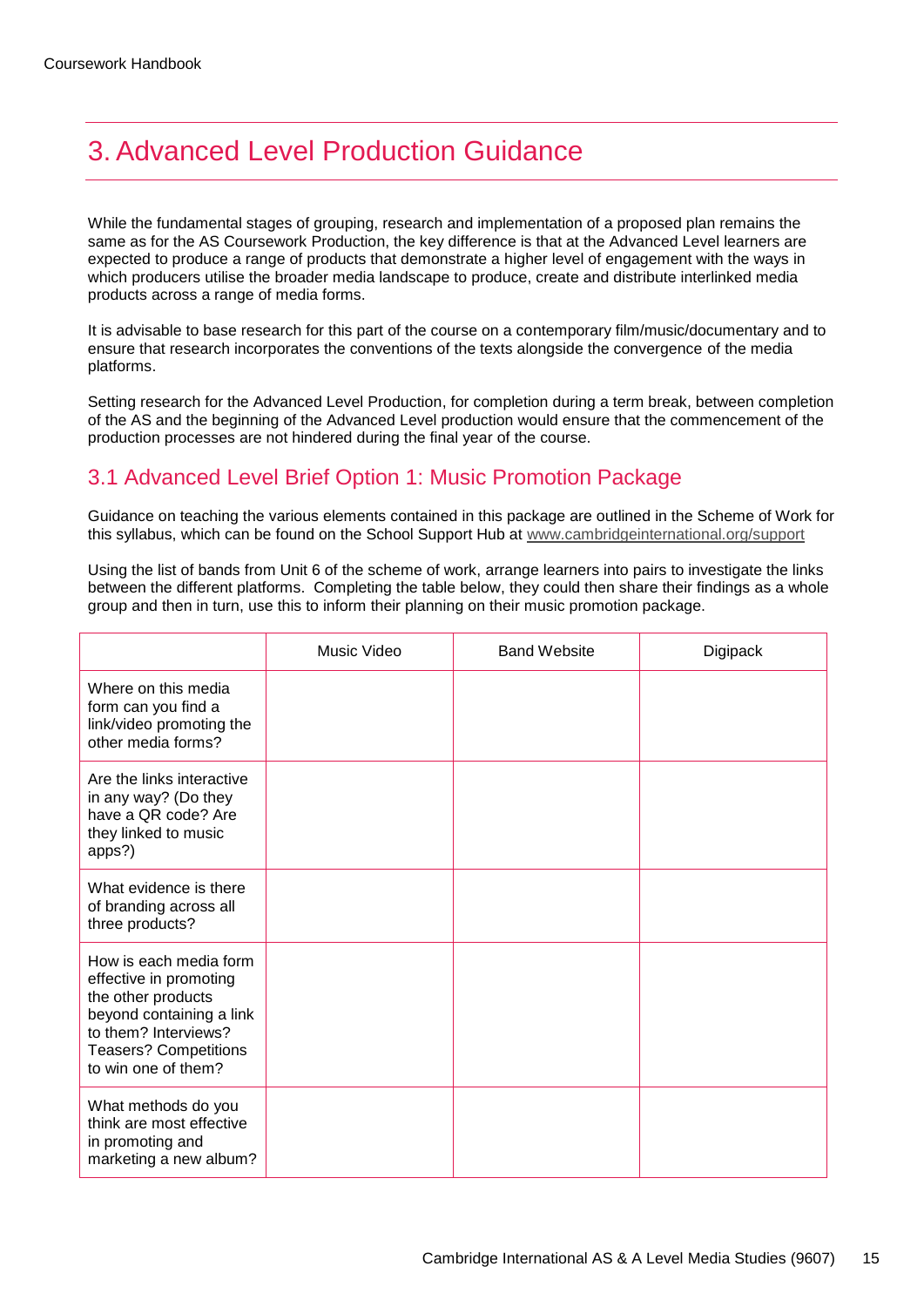# 3.2 Advanced Level Brief Option 2: Film Promotion package

### Film Trailers

At Advanced Level the key to an effective film promotion package is the level of attention to detail. Research is paramount in establishing 'how the professionals do this' and would recommend the following as initial exemplars of effective film trailers:

#### [www.imdb.com/title/tt1454468/](http://www.imdb.com/title/tt1454468/) (Gravity 2013)

[www.imdb.com/title/tt1060277/videoplayer/vi78774553?ref\\_=tt\\_ov\\_vi](http://www.imdb.com/title/tt1060277/videoplayer/vi78774553?ref_=tt_ov_vi) (Cloverfield 2008)

<http://collider.com/best-trailers-of-2016/#nocturnal-animals> (Nocturnal Animals 2016)

#### [www.imdb.com/title/tt4196450/](http://www.imdb.com/title/tt4196450/) (Birth of a Nation 2016)

[www.inc.com/lindsay-blakely/wild-card-hollywoods-independent-movie-trailer-power-house.html](http://www.inc.com/lindsay-blakely/wild-card-hollywoods-independent-movie-trailer-power-house.html) (American Sniper 2014)

In order to achieve success at this higher level, learners should consider the following questions when creating their film trailers for this promotion package:

- how can you utilise the **depth of focus** to improve the impact of your trailer?
- is the lighting correct for the atmosphere you want to create?
- how can you use *mise en scene* or movement in the foreground or background to make your trailer multi-dimensional?
- do you create, but not resolve, an enigma in your trailer?
- how does your trailer fit the conventions of its genre?
- is it clear who your target audience is?
- do your trailers demonstrate continuity in terms of sound, settings and mise en scene?
- how many sequences are usually included in a trailer and how many seconds long is the ideal?
- do your trailers demonstrate a high level of technical competence and a secure awareness of the conventions of film trailers?
- how does the trailer link to the website and/or print promotion material?

Using the recommended range of trailers above to answer these questions will offer an insight into the potential for exampling a higher level of technical competence in the learners production work.

### **Website**

Using the films mentioned in the previous section, learners should carry out research on the websites for these films and construct A3 design sheets for at least 3 webpages for their website prior to the technical construction of it. Being able to visualise the website design prior to construction is often key to its effectiveness. Technical competency at this advanced level should begin to embrace the functional aspect of websites, interactivity and hyperlinks to other relevant material. (Films/Books/Reviews/Cinema Screenings etc.). Convergence of media forms also needs to be considered as part of these linked productions, as such website design and links to the other products in this package should be apparent.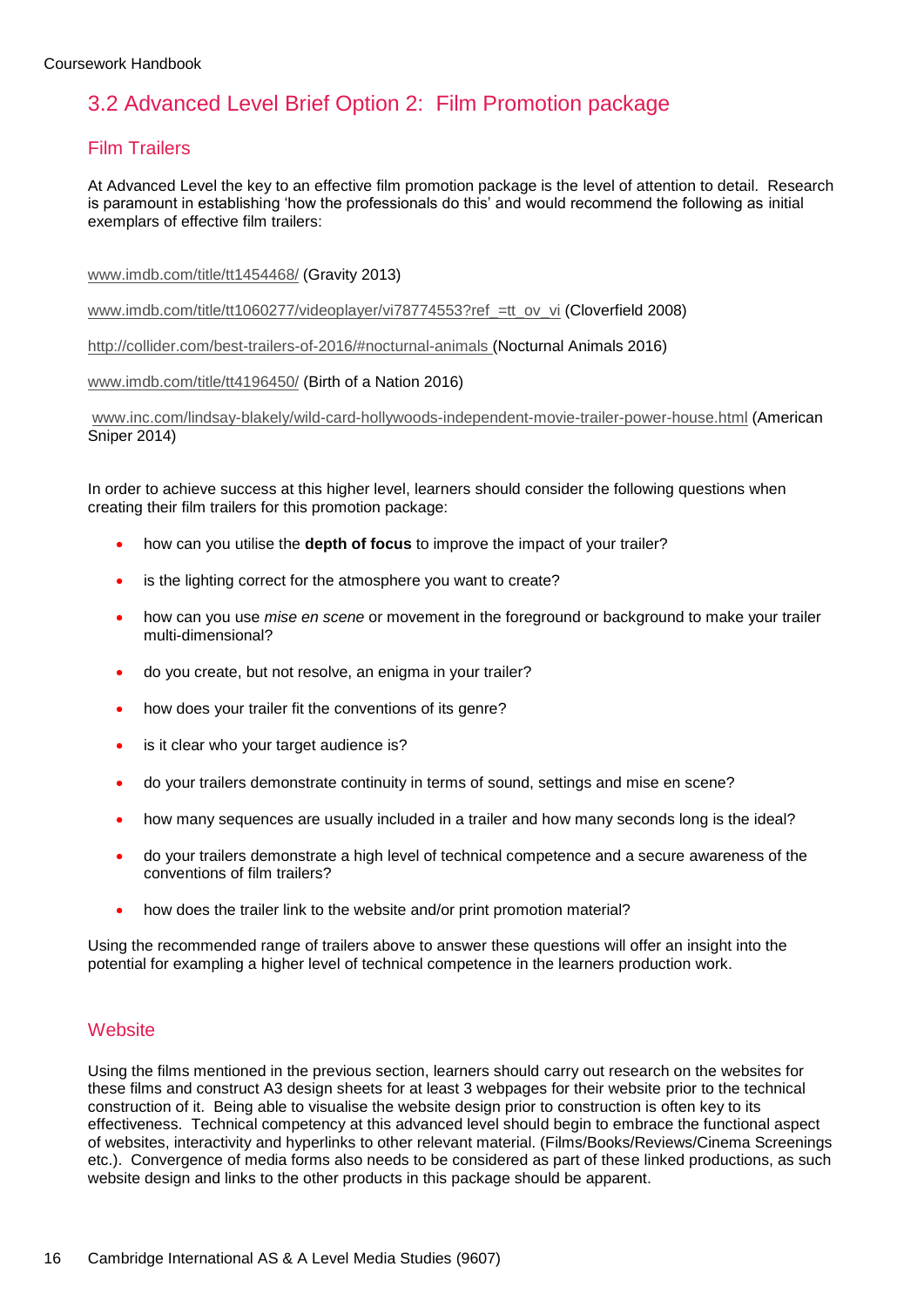### Film Posters

Creating a film poster primarily draws on the Key Media Concepts taught at the beginning of the AS year on the Scheme of Work that accompanies this programme of study.

In preparation for producing a film poster, an activity that can work well is issuing each learner a laminated A4 copy of a film poster, each poster should display a different film. Ask learners to organise themselves in groups according to their posters (avoid offering any additional direction at this point). Learners are likely to sort themselves into genres. In their genre group, learners should:

- 1) identify how *mise en scene* has been used effectively in their posters
- 2) using rulers or thin strips of paper they should then create a 3 x 3 grid on top of the image and decide how the poster has prioritised the images. What is central to the poster image? How do background images reinforce the narrative or genre or marginalise certain other characters?
- 3) how has colour been used to create effect?
- 4) how have graphics and font been used to promote the production company and link the products from the package? Where are these positioned? How has colour on the fonts been used to distinguish between different elements of the written aspects of the poster?

Asking learners to present their findings is useful for learners who might focus on a different genre to the one focused on for this activity and enables lower ability learners to feel supported in the early stages of this task.

An interesting challenge activity might be for learners to create a film poster that defies all of the conventions for its genre, which in turn could be used in a revision/introductory activity: 'What is wrong with this film poster'?

Using the findings from these activities learners should construct their posters ensuring that the following media concepts are considered:

- the narrative contained in the film poster (and links to the trailer content)
- the colour palette used; the generic conventions
- the written codes
- *mise en scene* and the layout (considering the priority given to key images).

### 3.3 Advanced Level Brief Option 3: Documentary Package

### TV Documentary Extract

Vertov suggests that documentaries show 'life as it is' and that the TV documentary should adhere to this. Sequences should not be too fragmented, music should be used for dramatic effect and the voiceover should be informative and engaging. It's one point of view and is a good discussion point to make learners consider the form of their own production and the effects of different approaches.

It is helpful for learners to watch extracts from a range of documentaries making notes on the:

- **•** length of sequences
- use of sound
- how a sense of verisimilitude (realism) is achieved
- role of the voiceover
- most frequently used camera angles and movements in this media form.

Some good documentaries to watch extracts from as a start point might include:

[www.imdb.com/title/tt0361596/](http://www.imdb.com/title/tt0361596/) (Fahrenheit 911)

[www.bbc.co.uk/iplayer/episode/b09jbn5f/blue-planet-ii-series-1-7-our-blue-planet](http://www.bbc.co.uk/iplayer/episode/b09jbn5f/blue-planet-ii-series-1-7-our-blue-planet) (Blue Planet 2)

[www.youtube.com/watch?v=Sgcc\\_ZZnAgM](http://www.youtube.com/watch?v=Sgcc_ZZnAgM) (Super Size Me)

[www.youtube.com/watch?v=uBPn5oQNutI](http://www.youtube.com/watch?v=uBPn5oQNutI) (One of Us)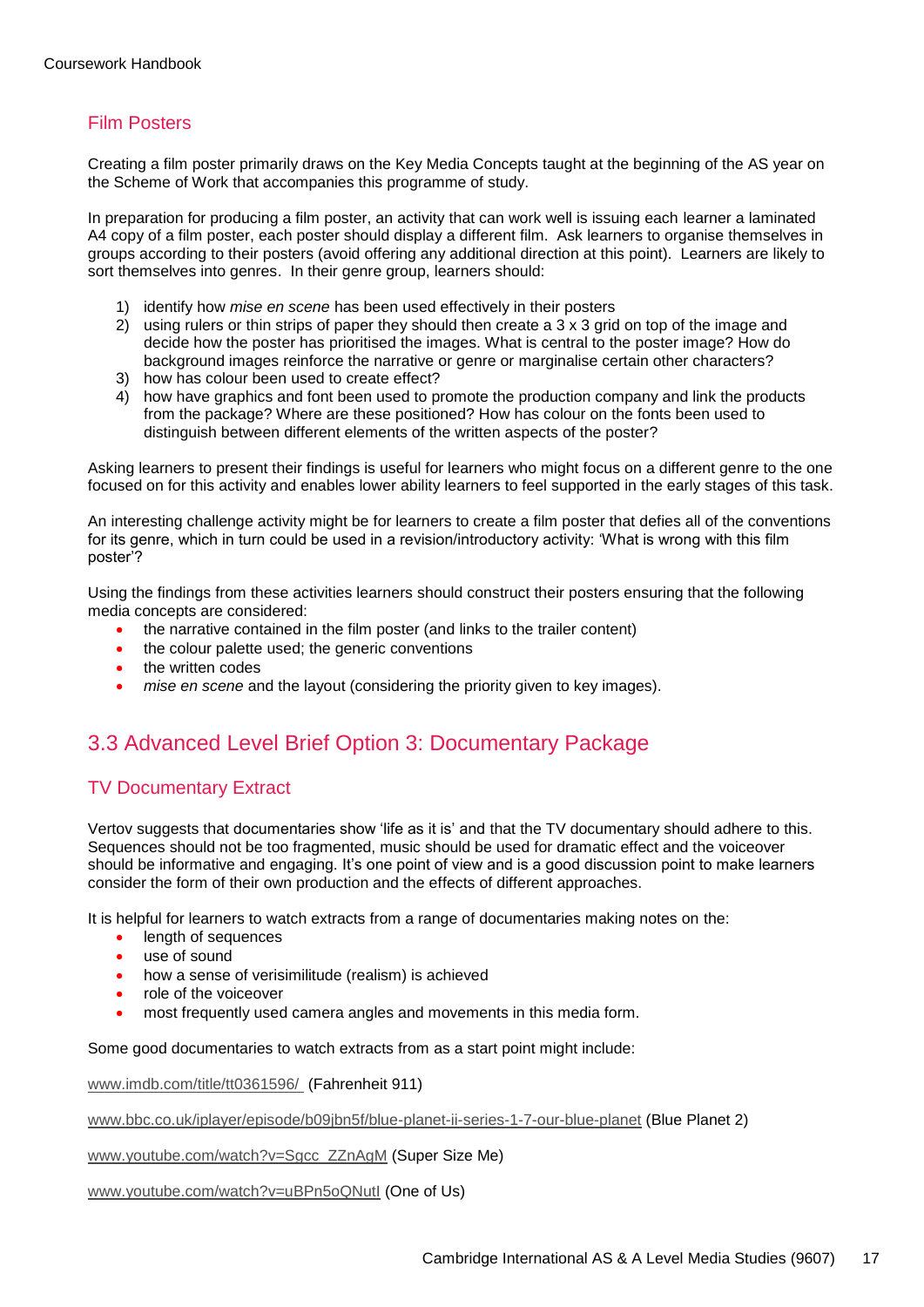[www.youtube.com/watch?v=yxLByThNvWU](http://www.youtube.com/watch?v=yxLByThNvWU) (I Called him Morgan)

At an Advanced Level learners should aim to experiment with a range of documentary media conventions for best effect. A particularly good website to use for reference and research is: [www.desktop-documentaries.com/storytelling-techniques.html.](http://www.desktop-documentaries.com/storytelling-techniques.html)

As a means of engaging learners with the full range of conventions that can be drawn on in this media form, challenge pairs of learners to construct a storyboard outlining the media methods used to construct a documentary about the dangers of the internet in the 21<sup>st</sup> century. Learners should create a storyboard that outlines the strategies used in their documentary, rather than the narrative contained in it. Learners should share their suggestions and justify their decisions with the rest of the group before opening up discussions about which one, or which parts of which ones, might work best based on their research.

Lower ability learners might find the more straightforward point of view methods more workable. However, in order to challenge higher ability learners, they should be encouraged to consider their own innovative methods that build or extend on those covered by the website link as these methods are not definitive.

### Website Production

Using the documentaries mentioned in the previous section and the website link, learners should carry out research on the websites for these documentaries and construct A3 design sheets for at least 3 webpages for their website prior to the technical construction of it. Being able to visualise the website design prior to construction is often key to its effectiveness. Technical competency at this advanced level should begin to embrace the functional aspect of websites, interactivity and hyperlinks to other relevant material. (Similar documentaries/charity support groups for documentary focus/books etc.). Convergence of media forms also needs to be considered as part of these linked productions.

### Documentary Posters

Researching and constructing a documentary poster follows a similar remit to the film posters, as such see the earlier section for guidance.

A useful link to a wide range of documentary poster exemplars is:

[www.pinterest.co.uk/tripindrgn/documentary-posters/?lp=true](http://www.pinterest.co.uk/tripindrgn/documentary-posters/?lp=true)

# 3.4 Advanced Level Brief Option 4: Short Film Package

Short films should narrate a complete narrative, some examples of successful short films can be found on these links:

[www.filmsshort.com/short-film-pages/gnome-sacha-goedegebure.html#.Wi52wkpl\\_IU](http://www.filmsshort.com/short-film-pages/gnome-sacha-goedegebure.html#.Wi52wkpl_IU) (Gnome)

[www.filmsshort.com/short-film-pages/the-jigsaw-basil-al-safar-rashad-al-safar.html#.Wi6D7Upl\\_IU](http://www.filmsshort.com/short-film-pages/the-jigsaw-basil-al-safar-rashad-al-safar.html#.Wi6D7Upl_IU) (The Jigsaw)

[www.filmsshort.com/short-film-pages/thunder-road-jim-cummings.html#.Wi6GP0pl\\_IU](http://www.filmsshort.com/short-film-pages/thunder-road-jim-cummings.html#.Wi6GP0pl_IU) (Thunder Road)

[www.filmsshort.com/short-film-pages/for-the-birds-ralph-eggleston.html#.Wi6Gokpl\\_IU](http://www.filmsshort.com/short-film-pages/for-the-birds-ralph-eggleston.html#.Wi6Gokpl_IU) (For The Birds)

Whilst this media form follows a similar format to the film brief, a short film tends to narrate one simple idea, contain minimal characters, negligible speech and can be animated or live action. Sound effects are used to create tone and atmosphere whilst create humour/tension.

Ask learners to come up with a single narrative strand for the following titles:

- The Secret
- The Graveyard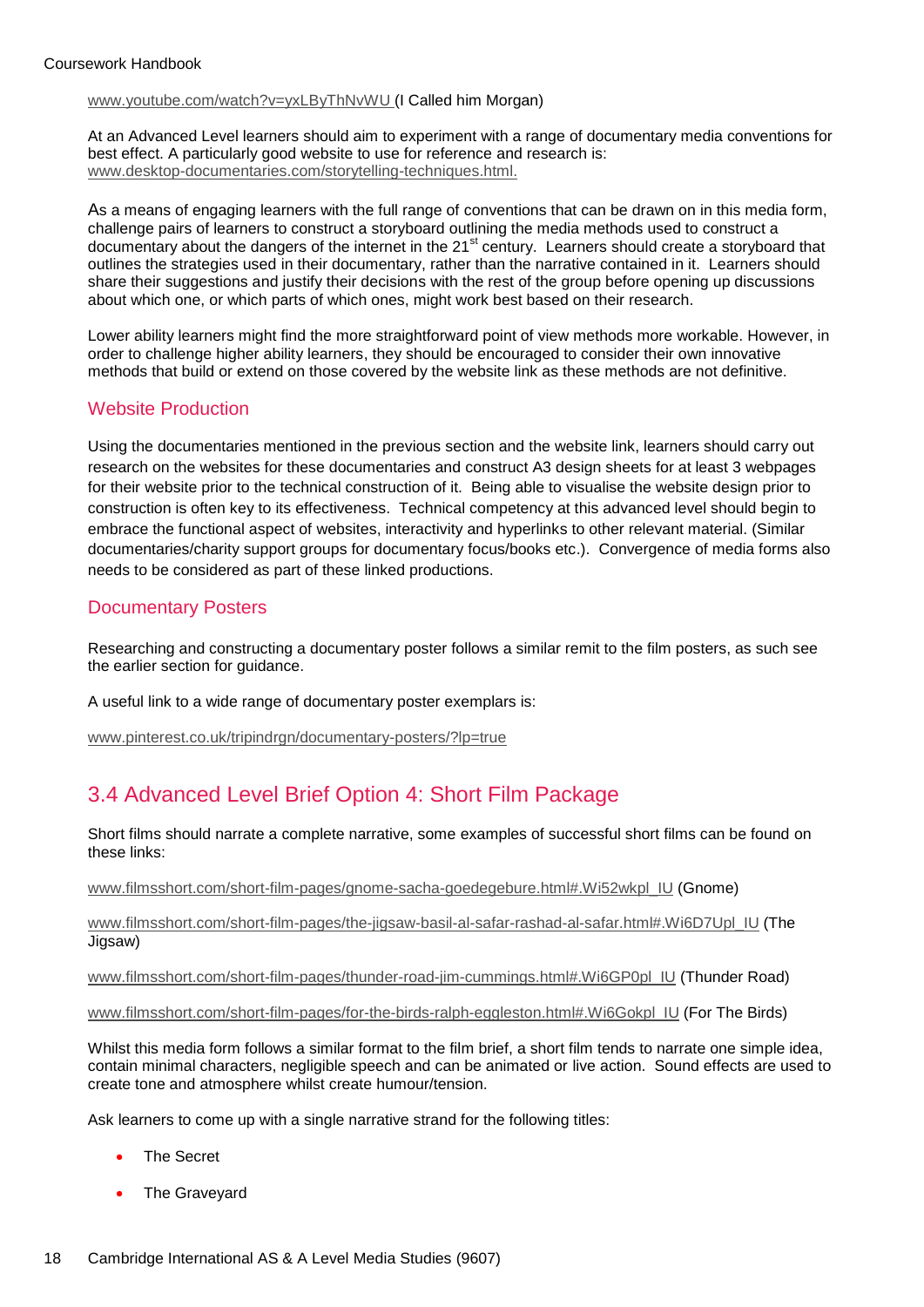- The Cat with Ten Lives
- The Zoo

What might the camera need to focus on to convey meaning to narrate the story? Learners should list the visual images in the order they are seen (without any additional explanation). What sound effects will be audible whilst each visual image is displayed? Creating a marketplace of ideas, learners should display their suggestions for a short film narrative. Using peer assessment the class should offer feedback on the plans, pose questions about the scenario and suggest recommendations for improvement. All pairs should then edit their efforts before repeating this cycle of feedback. Watching additional short films is useful during this process as it will help learners visualise the impact of the conventions used in this media form. Additional high quality short films can be found here to use with your classes:

#### [www.shortoftheweek.com/news/oscar-nominated-shorts-2016/](http://www.shortoftheweek.com/news/oscar-nominated-shorts-2016/)

This brief challenges learners beyond the remit at AS Level as a successful production relies on the subtle use of symbolic codes and sound to create atmosphere whilst also offering opportunities to demonstrate a higher level of technical competence. This brief provides a wide range of opportunities for those learners looking for a higher challenge or those keen to work individually rather than as part of a group.

### Website Production

Using the short films mentioned in the previous section and the short film website link, learners should carry out research on how short films are promoted online using a website design programme such as Weebly that can be found on this link: [www.weebly.com/uk](http://www.weebly.com/uk). Technical competency at this advanced level should begin to embrace the functional aspect of websites, interactivity and hyperlinks to other relevant material. (other film shorts, competitions, awards for short films etc.). Convergence of media forms also needs to be considered as part of these linked productions.

### Postcard Advertisement

This element of the production package should include the following:

- **Film logo/title** challenge learners to consider the use of font type and colour to reflect the genre of the media product.
- **Tagline** this should ideally be a question that will engage their audience or a short 'teaser' or 'quote' from the film that hints at the narrative.
- **Image** this should be striking and therefore memorable. Encourage learners to experiment with camera angles and tilts for best effect.
- **Credentials: festival/awards** take the opportunity to share the successes the film has had at previous festivals/awards.
- **Credits**  name the producer, director, actors etc.
- **Links** give the URL to the short film website
- **Reviews**  include brief quotes from reviews. Ask learners to think about who would be a relevant review for their genre of film. Creating a matching activity to engage learners with potential outlets for different genres of films might help clarify this for some learners.

On the reverse of the postcard there should be: contact details, social media links, this is important in building a loyal following and potential future work; a QR code and the film festival screening times/venues.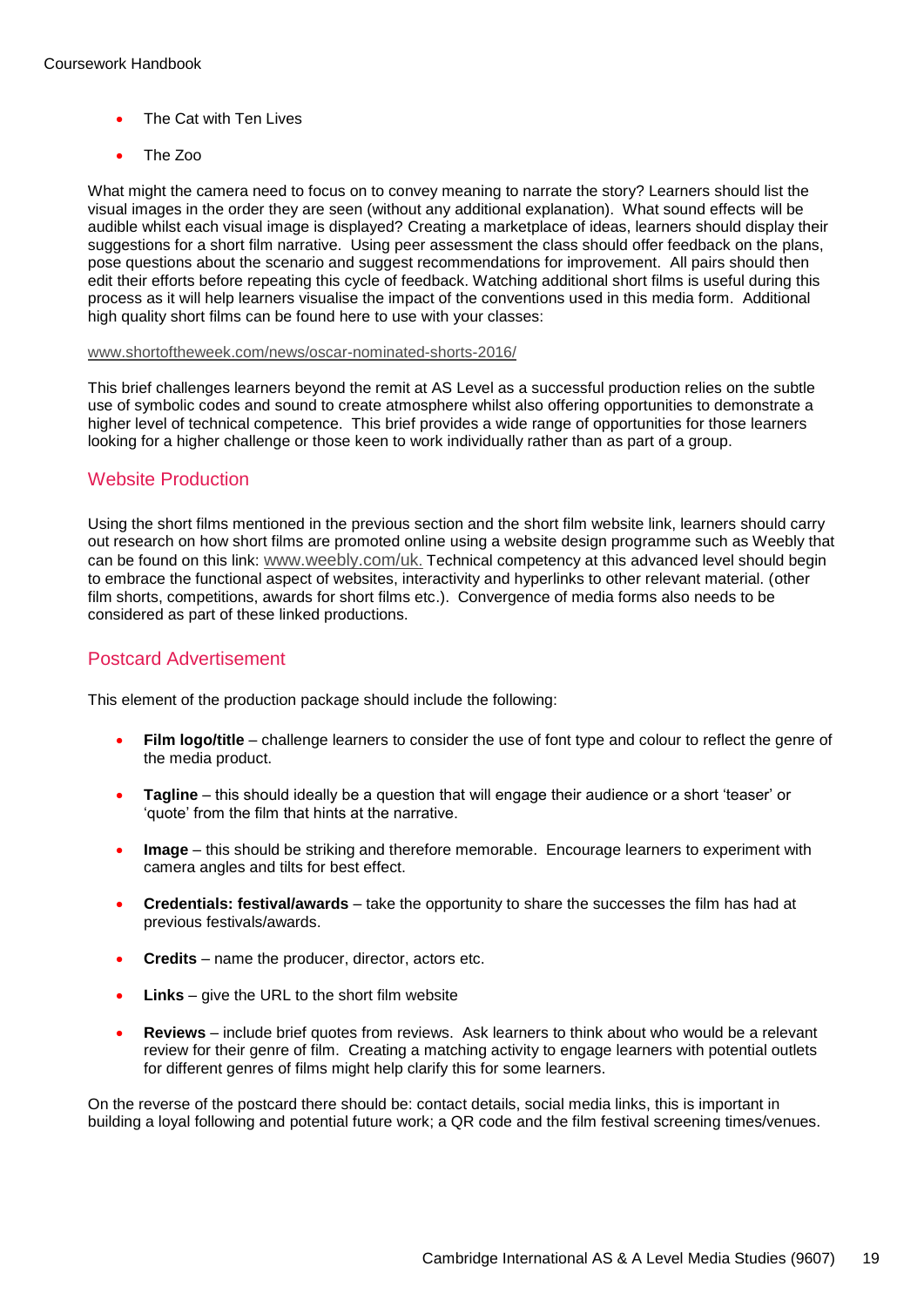# <span id="page-19-0"></span>4. Assessing the coursework

The assessment of coursework remains the responsibility of centre staff, as such it is important that those staff responsible for delivering these components fully understand the entire process of assessment.

The teacher marks the coursework using the marking criteria provided in the syllabus for this qualification. Marks are recorded against each Assessment Objective on the **Individual Candidate Record Cards (ICRC)**. (See Section 5 of this handbook.) Details on how to use the marking criteria can be found in section 4.1 below. (Please note that the URL of the candidate's blog or that of the blog hub (if one is used) should be included on the ICRC.)

The submission of marks and the submission of the sample for external moderation occur separately and require different forms.

The form for **submitting coursework marks to Cambridge** (MS1) which is a computer-printed document containing all the names and numbers of the candidates in the cohort, is sent to centres in hard copy by Cambridge. All marks are recorded on it once they have been completed, by transferring them from the Coursework Assessment Summary Form. The MS1 is sent to Cambridge by centres in a specially provided envelope. It is a separate task from that of sending the moderation sample to Cambridge.

All the forms required for **submission of the external moderation sample**, along with their instructions, can be found on the Samples Database at [www.cambridgeinternational.org/samples.](http://www.cambridgeinternational.org/samples) On the database simply enter your centre number and the syllabus code (9607) to access all forms and information.

More detail about the administrative process can be found in Section 5 of this handbook.

Where more than one teacher is marking the coursework productions, centres should ensure that the marks are internally moderated.

#### Internal moderation

Where more than one teacher is involved in assessment, marking must be standardised across teachers and teaching groups. This will ensure that all candidates have been judged against the same standards for a particular syllabus. It will also ensure that a rank order can be produced for all candidates. Standardisation is achieved by all teachers involved in assessing samples of work, coming to an agreement on the marks to be awarded. Marks for some teaching groups may be moved up or down (moderated) to make sure they are consistent for the whole centre. Round up any part marks to reach the final total marks. One teacher per centre must be responsible for standardising the marking of members of staff for each syllabus. This teacher must make sure that a valid set of marks is produced for candidate for that centre, for that syllabus. Moderated marks should be noted on the Individual Candidate Record Cards and transferred to the Coursework Assessment Summary Form in the appropriate column. When transferring marks to the computer printed Mark Sheet (MS1) for submission to Cambridge, the moderated mark rather than the original mark should be recorded.

### External moderation

External moderation of internal assessment is carried out by Cambridge. Centres must submit candidates' internally assessed marks to Cambridge. The deadlines and methods for submitting internally assessed marks are in the *Cambridge Handbook* are available on our website.

For Cambridge International A Level Media Studies (9607) all work by candidates should be presented online via a blog (or blog hub address) indicated on the Individual Candidate Record Cards.

Blogs must be accessible online for the duration of the moderation period. During this period no changes may be made to the portfolios. Centres should make each candidate's blog accessible via a hub or gateway which links to the work of each individual candidate, properly signalled with the candidate's name and number. Cambridge must receive notification of the URL of the centre's hub when the externally moderated samples are submitted.

Centres should keep all records and supporting candidate work until after publication of results.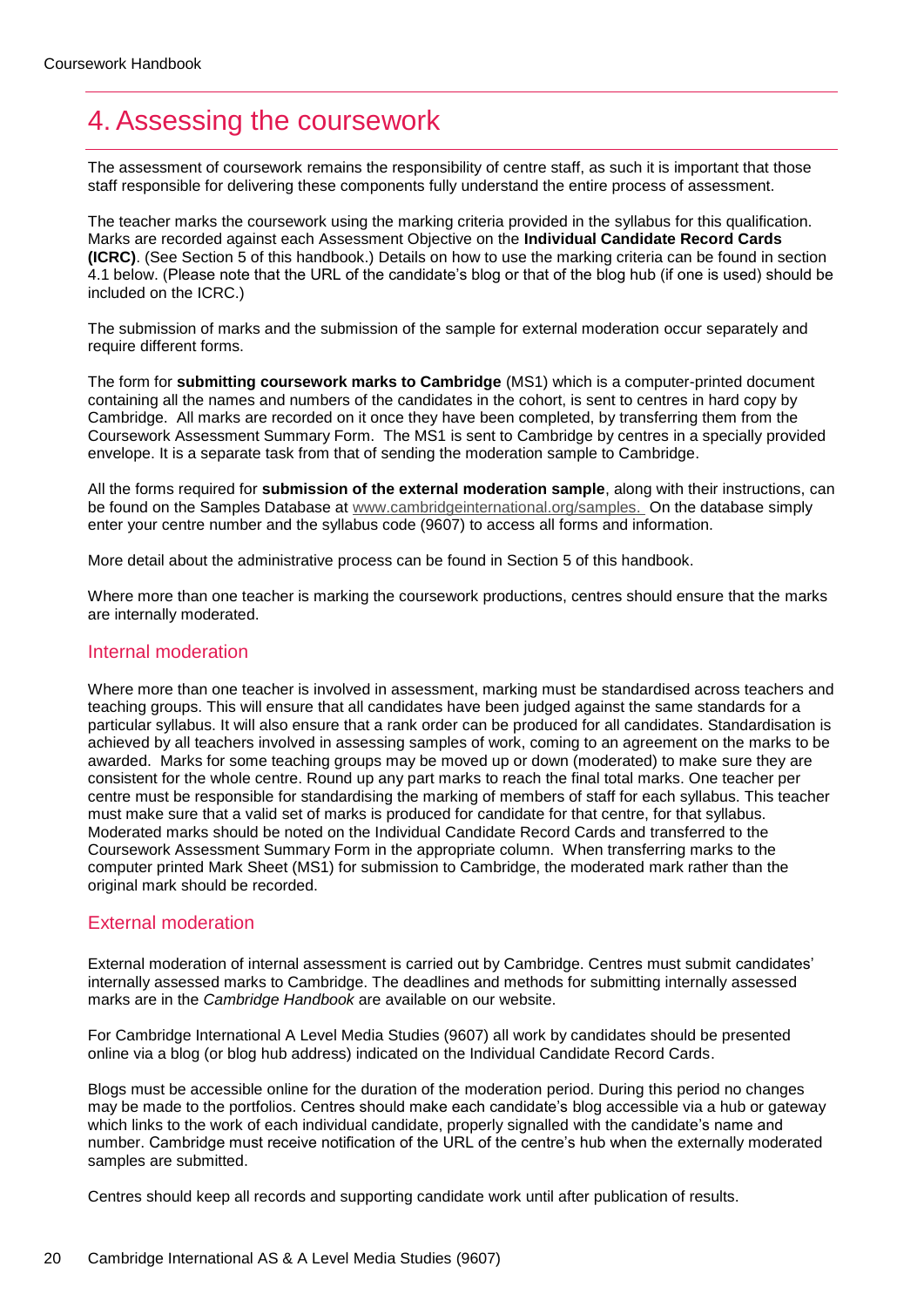# 4.1 Assessing Component 1

The marking grids shown are generic. Teachers are advised to adopt a 'best-fit' approach. For each of the three assessment criteria the teacher must select the set of descriptors that most closely describes the quality of the work being marked. As the teacher works upwards through the levels, s/he will eventually arrive at a set of descriptors that fits the candidate's performance. When s/he reaches this point, the teacher should always then check the descriptors at the level above to confirm whether or not there is just enough evidence to award a mark at the higher level.

To select the most appropriate mark within each set of descriptors, teachers should use the following guidance:

- If most of the descriptors fit the piece, then the teacher will award at or near the middle of the level.
- If the descriptors fully fit the piece (and the teacher had perhaps been considering the level above), then the teacher will award at or near the top of the level.
- If there is just enough evidence (and the teacher had perhaps been considering the level below), then the teacher will award at or near the bottom of the level.

| <b>Assessment</b><br><b>Objective</b> | <b>Description</b>                                                                                                                                               | <b>Sources of Evidence</b>                                                                                                                                                                                                                                                              |
|---------------------------------------|------------------------------------------------------------------------------------------------------------------------------------------------------------------|-----------------------------------------------------------------------------------------------------------------------------------------------------------------------------------------------------------------------------------------------------------------------------------------|
| AO <sub>2</sub>                       | Apply knowledge and<br>understanding to show how<br>meanings are created when<br>analysing media products<br>and<br>when evaluating their own<br>practical work. | An online blog which details the process of the<br>$\bullet$<br>candidate's work (research, planning and<br>production).<br>A finished media product designed by the<br>$\bullet$<br>candidate.<br>The candidate's creative critical reflection on<br>their own finished media product. |
| AO <sub>3</sub>                       | Plan and construct media<br>products using appropriate<br>technical and creative<br>skills.                                                                      | An online blog which details the process of the<br>٠<br>candidate's work (research, planning and<br>production).<br>A finished media product designed by the<br>candidate.<br>The candidate's creative critical reflection on<br>their own finished media product.                      |
| AO4                                   | Undertake and apply<br>appropriate research.                                                                                                                     | An online blog which details the process of the<br>٠<br>candidate's work (research, planning and<br>production).<br>A finished media product designed by the<br>$\bullet$<br>candidate.<br>The candidate's creative critical reflection on<br>their own finished media product.         |

Component 1: Assessment objectives and sources of evidence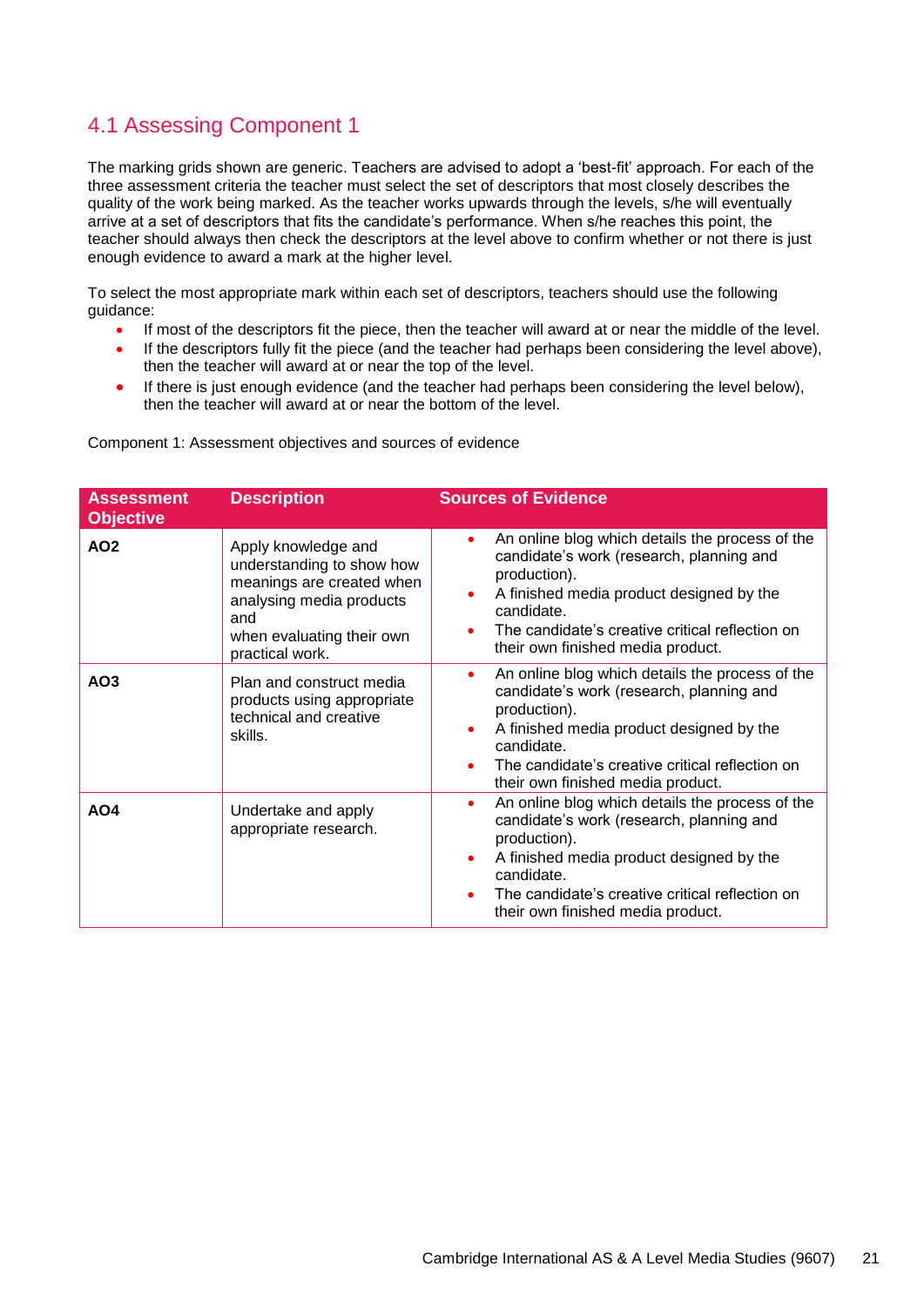# Assessment guidelines for Component 1

| <b>AO</b>       | <b>Assessment Guidelines for Component 1</b>                                                                                                                               | <b>Marks</b> | <b>Additional Guidance</b>                                                                                                                                                                                                                                                                                                         |
|-----------------|----------------------------------------------------------------------------------------------------------------------------------------------------------------------------|--------------|------------------------------------------------------------------------------------------------------------------------------------------------------------------------------------------------------------------------------------------------------------------------------------------------------------------------------------|
| AO <sub>2</sub> | The application of knowledge and understanding<br>$\bullet$<br>to show how meanings are created in media<br>products is excellent.                                         | $80 - 100$   | An excellent application of knowledge will be apparent in: the blog, the finished<br>product and the creative reflection and these are likely to show some<br>originality/flair. The final production will be close to a professional standard                                                                                     |
| AO <sub>3</sub> | The ability to plan a media product is excellent, a<br>clear journey is evident and detailed of both the<br>production and editing processes.                              |              | with a complex use of the conventions of the genre being applied. The<br>production is clearly readable and meaning is also clear. A strong sense of<br>branding is apparent as is the use of digital creative tools which are also used                                                                                           |
| AO <sub>4</sub> | The ability to undertake research is excellent.                                                                                                                            |              | to excellent effect in the creative critical reflection. Evidence of research will be<br>extensive and increasingly relevant to the production, this will be evidenced in<br>the blog, drawn on to inform the production and explored in the creative<br>reflection.                                                               |
| AO <sub>2</sub> | The application of knowledge and understanding<br>to show how meanings are created in media                                                                                | $60 - 79$    | A competent application n of knowledge across the blog, finished product and<br>the creative reflection may begin to show some/emerging originality/flair. The<br>finished product shows consistent evidence of using appropriate codes and                                                                                        |
| AO <sub>3</sub> | products is competent.<br>The ability to plan a media product is competent.<br>Decisions and revisions are evident through the<br>creative journey, production and editing |              | conventions for the media form. Meaning is apparent, branding and use of<br>digital creative tools in the creative critical reflection is competent. Evidence of<br>research is likely to be thorough and relevant. This will be apparent in the blog,<br>in terms of having informed the production processes and drawn on in the |
| AO <sub>4</sub> | processes.<br>The ability to undertake research is competent.                                                                                                              |              | creative reflection.                                                                                                                                                                                                                                                                                                               |
| AO <sub>2</sub> | The application of knowledge and understanding<br>to show how meanings are created in media                                                                                | 44 - 59      | There is a satisfactory application of knowledge across the blog, finished<br>product and the creative reflection although it is unlikely to demonstrate any                                                                                                                                                                       |
| AO <sub>3</sub> | products is satisfactory.<br>Some ability to plan a media product is evident.                                                                                              |              | challenges of conventions/flair. The finished product shows some evidence of<br>following the expected codes and conventions. Some meaning is apparent to                                                                                                                                                                          |
| AO <sub>4</sub> | The ability to undertake research is satisfactory.                                                                                                                         |              | the reader/viewer and use of digital creative tools in the creative critical<br>reflection is satisfactory. There will be some appropriate evidence of research<br>that has been used to inform the full range of production processes.                                                                                            |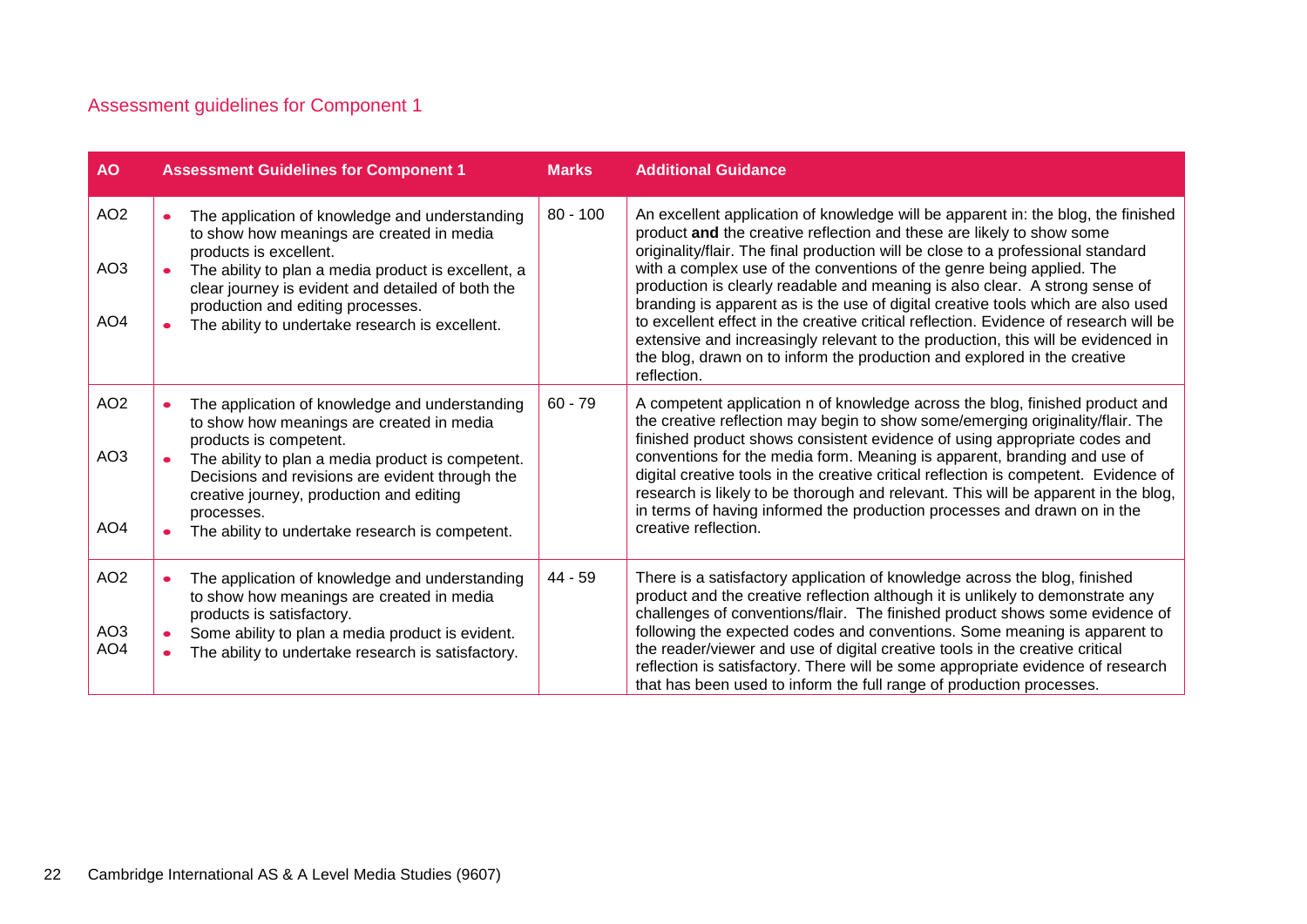# Assessment guidelines for Component 1 (continued)

| <b>AO</b>                                             | <b>Assessment Guidelines for Component 1</b>                                                                                                                                                                                                                                                                                      | <b>Marks</b> | <b>Additional Guidance</b>                                                                                                                                                                                                                                                                                                                                                                                                                                                                                                                                                                                                                                                                                                            |
|-------------------------------------------------------|-----------------------------------------------------------------------------------------------------------------------------------------------------------------------------------------------------------------------------------------------------------------------------------------------------------------------------------|--------------|---------------------------------------------------------------------------------------------------------------------------------------------------------------------------------------------------------------------------------------------------------------------------------------------------------------------------------------------------------------------------------------------------------------------------------------------------------------------------------------------------------------------------------------------------------------------------------------------------------------------------------------------------------------------------------------------------------------------------------------|
| AO <sub>2</sub><br>AO <sub>3</sub><br>AO <sub>4</sub> | The application of understanding is limited.<br>Limited ability to plan, create or revise a media<br>$\bullet$<br>production. Work may be incomplete.<br>The ability to undertake research is limited.                                                                                                                            | $20 - 43$    | The media blog, production and creative reflection is likely to be simple in<br>terms of both content and design. The finished product shows limited evidence<br>of engagement with the codes and conventions. Meaning may not be obvious<br>and use of digital creative tools in the creative critical reflection is limited, as is<br>branding. Research will be apparent, although it is unlikely that the breadth of<br>research will traverse both the media form and the generic conventions<br>specifically. The blog is likely to make reference to the research but may not<br>fully engage with it, as such there is likely to be limited evidence of the<br>research informing the production and the creative reflection. |
| AO <sub>2</sub><br>AO <sub>3</sub><br>AO <sub>4</sub> | There is negligible evidence of knowledge or<br>understanding with regard to how media products<br>convey meaning.<br>Minimal evidence of planning, evidence on which<br>decisions were made and revision of the media<br>processes. A sense of a journey is barely<br>apparent.<br>The ability to undertake research is minimal. | $3 - 19$     | There may be occasional glimpses of media techniques, although they are<br>likely to be used unintentionally. Minimal evidence of the application of the<br>codes and conventions is apparent. Meaning is very unlikely to be overtly<br>transparent. Use of digital creative tools throughout is negligible. There is<br>evidence of a little research although the link between this and the production<br>processes is likely to be scant.                                                                                                                                                                                                                                                                                         |
| AO <sub>3</sub>                                       | No evidence of understanding, planning,<br>evidence on which decisions are based or<br>research completed.                                                                                                                                                                                                                        | $0 - 2$      | There is a satisfactory application of knowledge across the blog, finished<br>product and the creative reflection although it is unlikely to demonstrate any<br>challenges of conventions/flair. The finished product shows some evidence of<br>following the expected codes and conventions. Some meaning is apparent to<br>the reader/viewer and use of digital creative tools in the creative critical<br>reflection is satisfactory. There will be some appropriate evidence of research<br>that has been used to inform the full range of production processes.                                                                                                                                                                  |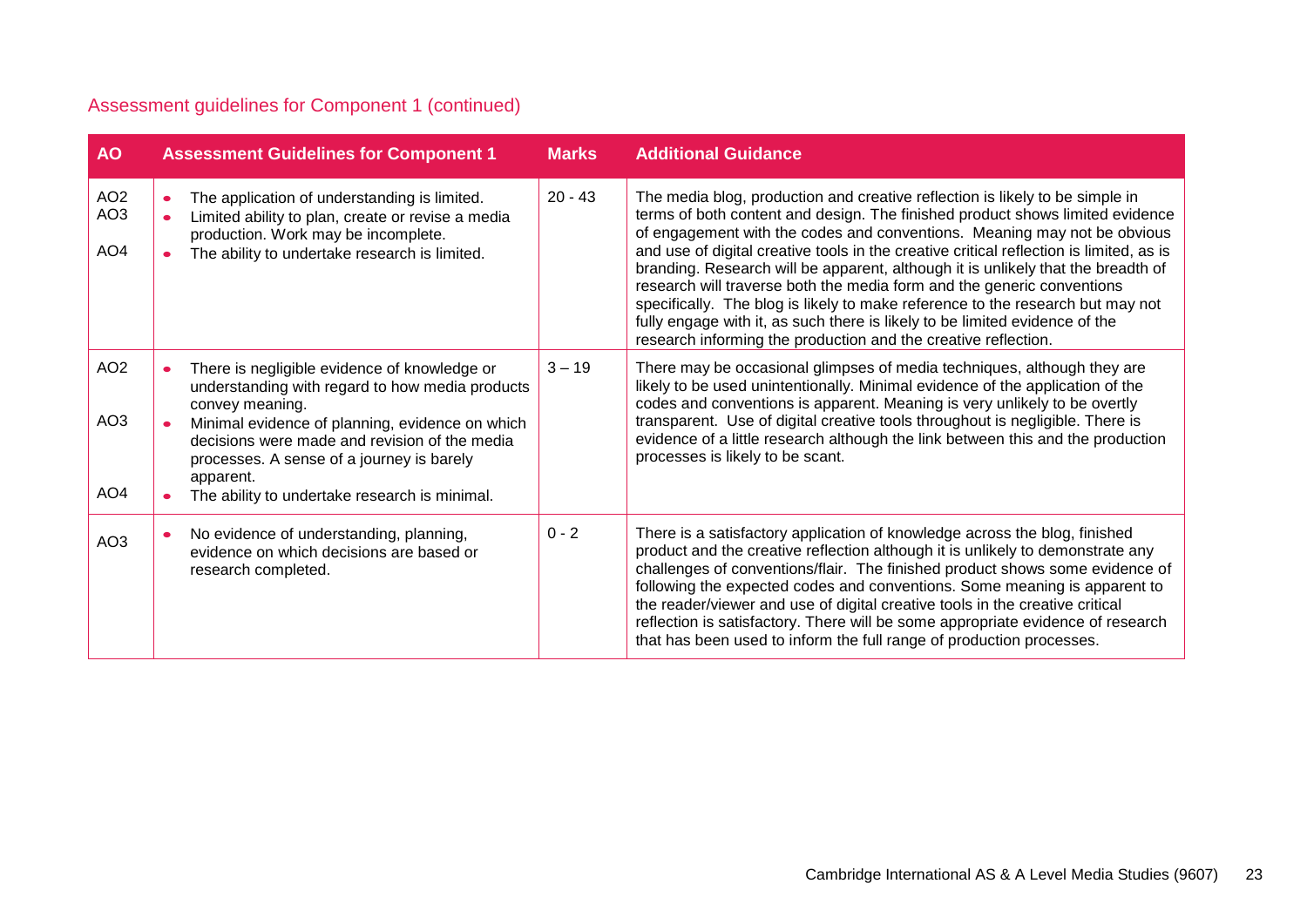# 4.2 Assessing Component 3

| <b>Assessment</b><br><b>Objective</b> | <b>Description</b>                                                                                                                                               | <b>Sources of Evidence</b>                                                                                                                                                                                                                                                           |
|---------------------------------------|------------------------------------------------------------------------------------------------------------------------------------------------------------------|--------------------------------------------------------------------------------------------------------------------------------------------------------------------------------------------------------------------------------------------------------------------------------------|
| AO <sub>2</sub>                       | Apply knowledge and<br>understanding to show how<br>meanings are created when<br>analysing media products<br>and<br>when evaluating their own<br>practical work. | An online blog which details the process of the<br>candidate's work (research, planning and<br>production).<br>A finished media product designed by the<br>٠<br>candidate.<br>The candidate's creative critical reflection on<br>their own finished media product.                   |
| AO <sub>3</sub>                       | Plan and construct media<br>products using appropriate<br>technical and creative<br>skills.                                                                      | An online blog which details the process of the<br>candidate's work (research, planning and<br>production).<br>A finished media product designed by the<br>$\bullet$<br>candidate.<br>The candidate's creative critical reflection on<br>their own finished media product.           |
| AO <sub>4</sub>                       | Undertake and apply<br>appropriate research.                                                                                                                     | An online blog which details the process of the<br>٠<br>candidate's work (research, planning and<br>production).<br>A finished media product designed by the<br>٠<br>candidate.<br>The candidate's creative critical reflection on<br>$\bullet$<br>their own finished media product. |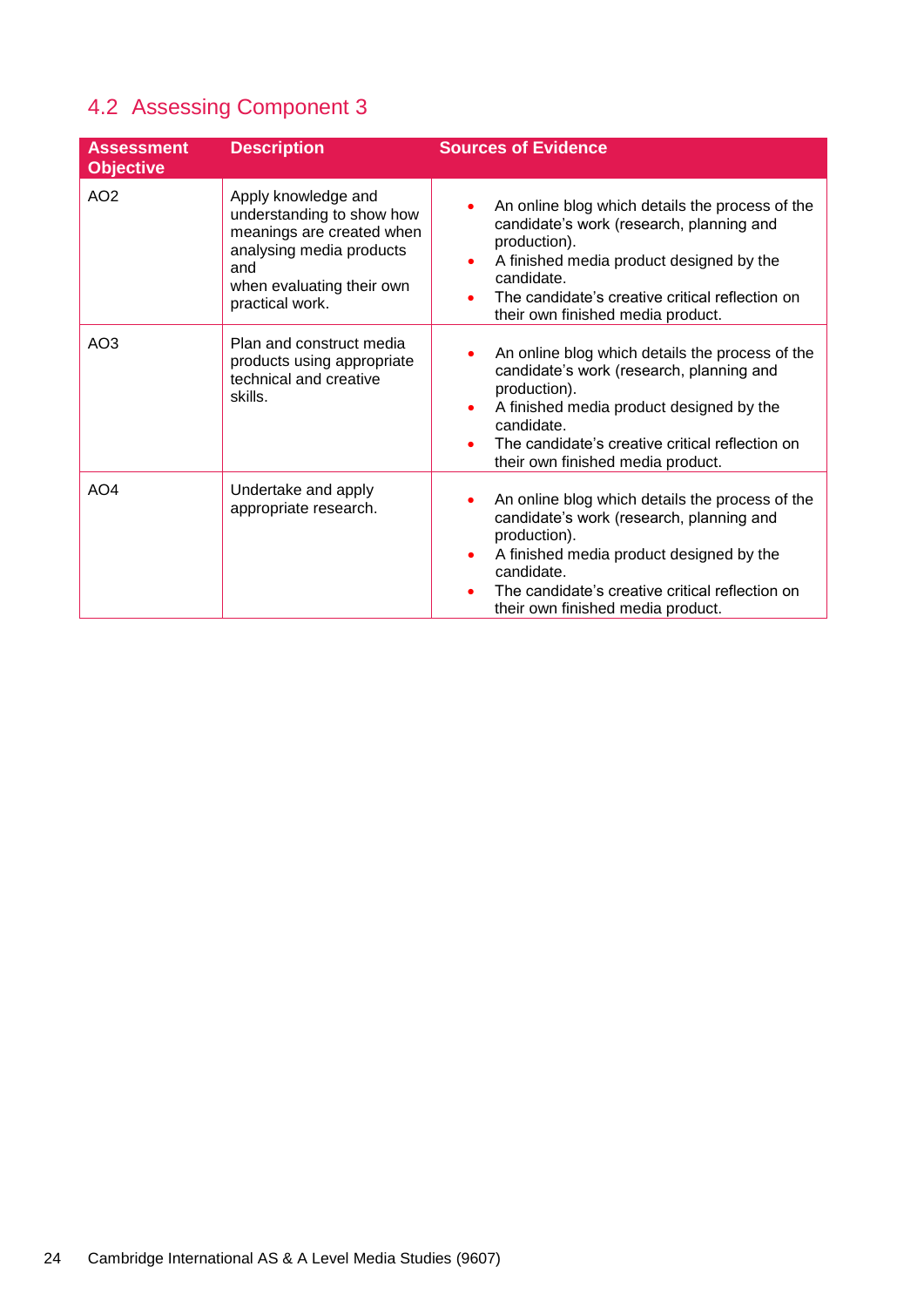# Assessment guidelines for Component 3

| <b>AO</b>                                             | <b>Assessment Guidelines for Component 1</b>                                                                                                                                                                                                                                                                                                                                                                                                                                                                                                                                                | <b>Marks</b> | <b>Additional Guidance</b>                                                                                                                                                                                                                                                                                                                                                                                                                                                                                                                                                                                                                                                                                                                                                                                                                                                                                                                                                                                                             |
|-------------------------------------------------------|---------------------------------------------------------------------------------------------------------------------------------------------------------------------------------------------------------------------------------------------------------------------------------------------------------------------------------------------------------------------------------------------------------------------------------------------------------------------------------------------------------------------------------------------------------------------------------------------|--------------|----------------------------------------------------------------------------------------------------------------------------------------------------------------------------------------------------------------------------------------------------------------------------------------------------------------------------------------------------------------------------------------------------------------------------------------------------------------------------------------------------------------------------------------------------------------------------------------------------------------------------------------------------------------------------------------------------------------------------------------------------------------------------------------------------------------------------------------------------------------------------------------------------------------------------------------------------------------------------------------------------------------------------------------|
| AO <sub>2</sub><br>AO <sub>3</sub><br>AO <sub>4</sub> | The application of knowledge and understanding<br>to show how meanings are created in media<br>products is excellent.<br>The ability to plan a media production package is<br>excellent, a clear journey is evident across each<br>of the media platforms: video, web and print<br>productions.<br>The ability to undertake research is excellent and<br>is evidenced in detail on the blog with relevant<br>examples of other media texts, research into<br>conventions, audience and institutional factors.<br>Research will inform the creative critical reflection<br>to a high degree. | $80 - 100$   | An excellent application of knowledge will be apparent in: the blog, the finished<br>products and the creative reflection and these are likely to show some<br>originality/flair. The final productions will be close to a professional standard<br>with a complex use of the codes and conventions being applied across all<br>three media platforms. The productions are clearly readable and meaning is<br>also clear. A strong sense of branding is apparent and is used effectively to<br>link the products. The use of technology is highly creative and imaginative and<br>handled with expertise across all production tasks, including the blog,<br>productions and the critical reflection. Evidence of research will be extensive,<br>traversing media codes and conventions, how to engage audiences on<br>different platforms and institutional and legislative guidance, the creative<br>reflection will critically link the research to the production package as a means<br>of exploring its strengths and weaknesses. |
| AO <sub>2</sub><br>AO <sub>3</sub><br>AO <sub>4</sub> | The application of knowledge and understanding<br>to show how meanings are created in media<br>products is competent.<br>The ability to plan a media production package is<br>competent. Decisions and revisions are evident<br>through the creative journey across the full range<br>of media platforms: video, web and print and<br>through the editing and blogging processes.<br>The ability to undertake research is competent.                                                                                                                                                        | $60 - 79$    | A competent application of knowledge across the blog, finished product and<br>the creative reflection may begin to show some/emerging originality/flair. The<br>finished product shows consistent evidence of using appropriate codes and<br>conventions in the full range of media forms, which are also interlinked using<br>media strategies. Meaning is apparent, branding and use of digital creative<br>tools in the creative critical reflection is competent. Evidence of research is<br>likely to be thorough and relevant. This will be apparent in the blog through the<br>reference to other media texts, evidence of research into conventions,<br>audience and institutional factors. There will be secure links between the<br>research carried out and the creative critical reflection.                                                                                                                                                                                                                               |
| AO <sub>2</sub><br>AO <sub>3</sub><br>AO <sub>4</sub> | The application of knowledge and understanding<br>to show how meanings are created in media<br>products is satisfactory.<br>Some ability to plan a range of media products<br>across the range of platforms: video, web and<br>print is evident.<br>The ability to undertake research is satisfactory.                                                                                                                                                                                                                                                                                      | 44 - 59      | There is a satisfactory application of knowledge across the blog, finished<br>products and the creative reflection although it is unlikely to demonstrate any<br>challenges of conventions/flair. The finished product shows some evidence of<br>following the expected codes and conventions. Some meaning is apparent to<br>the reader/viewer and use of digital creative tools in the creative critical<br>reflection is satisfactory. The finished products will demonstrate some<br>engagement with the media conventions, audience and institutional factors.                                                                                                                                                                                                                                                                                                                                                                                                                                                                    |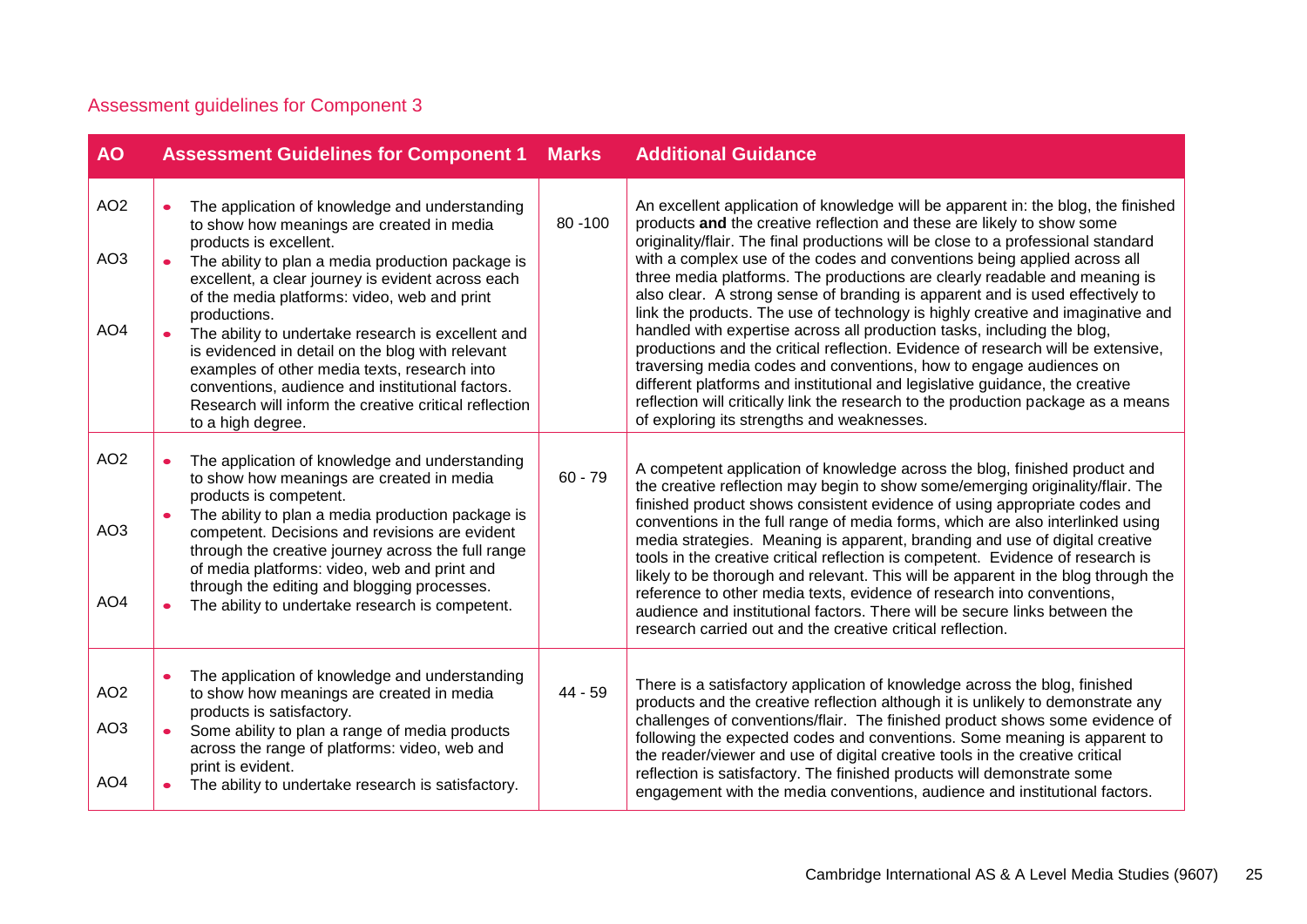# Assessment guidelines for Component 3

| <b>AO</b>                                             | <b>Assessment Guidelines for Component 1</b>                                                                                                                                                                                                                        | <b>Marks</b> | <b>Additional Guidance</b>                                                                                                                                                                                                                                                                                                                                                                                                                                                                                                                                                                                                                                                                                                                                                                                  |
|-------------------------------------------------------|---------------------------------------------------------------------------------------------------------------------------------------------------------------------------------------------------------------------------------------------------------------------|--------------|-------------------------------------------------------------------------------------------------------------------------------------------------------------------------------------------------------------------------------------------------------------------------------------------------------------------------------------------------------------------------------------------------------------------------------------------------------------------------------------------------------------------------------------------------------------------------------------------------------------------------------------------------------------------------------------------------------------------------------------------------------------------------------------------------------------|
| AO <sub>2</sub><br>AO <sub>3</sub><br>AO <sub>4</sub> | The application of understanding is limited.<br>$\bullet$<br>Limited ability to plan, create or revise a media<br>$\bullet$<br>production package. Work on some elements of<br>the brief may be incomplete.<br>The ability to undertake research is limited.        | $20 - 43$    | The media blog, productions and creative reflection is likely to be simple in<br>terms of both content and design. The finished products shows limited<br>evidence of engagement with the codes and conventions. Meaning may not<br>be obvious and use of digital creative tools in the creative critical reflection is<br>likely to be limited, as is branding. Research will be apparent, although it is<br>unlikely to cover all aspects of media conventions, audience and institutional<br>factors and may not relate this research, where done, to their outcome<br>productions. The blog is likely to make reference to the research but may not<br>entirely engage with it, as such there is likely to be limited evidence of the<br>research informing the production and the creative reflection. |
| AO <sub>2</sub><br>AO <sub>3</sub>                    | There is negligible evidence of knowledge or<br>understanding with regard to how media products<br>convey meaning.<br>Minimal evidence of planning, evidence on which<br>decisions were made and revision of the media<br>processes. A sense of a journey is barely | $3 - 19$     | There may be occasional glimpses of media techniques used across the range<br>of productions. Minimal/ barely any evidence of the application of the codes<br>and conventions is apparent. Meaning is very unlikely to be overtly<br>transparent. Use of digital creative tools throughout is negligible. There is<br>evidence of a little research although the link between this and the production<br>processes is likely to be scant, if at all.                                                                                                                                                                                                                                                                                                                                                        |
| AO <sub>4</sub>                                       | apparent.<br>The ability to undertake research is minimal.                                                                                                                                                                                                          |              |                                                                                                                                                                                                                                                                                                                                                                                                                                                                                                                                                                                                                                                                                                                                                                                                             |
| AO <sub>3</sub>                                       | No evidence of understanding, planning,<br>evidence on which decisions are based or<br>research completed.                                                                                                                                                          | $0 - 2$      |                                                                                                                                                                                                                                                                                                                                                                                                                                                                                                                                                                                                                                                                                                                                                                                                             |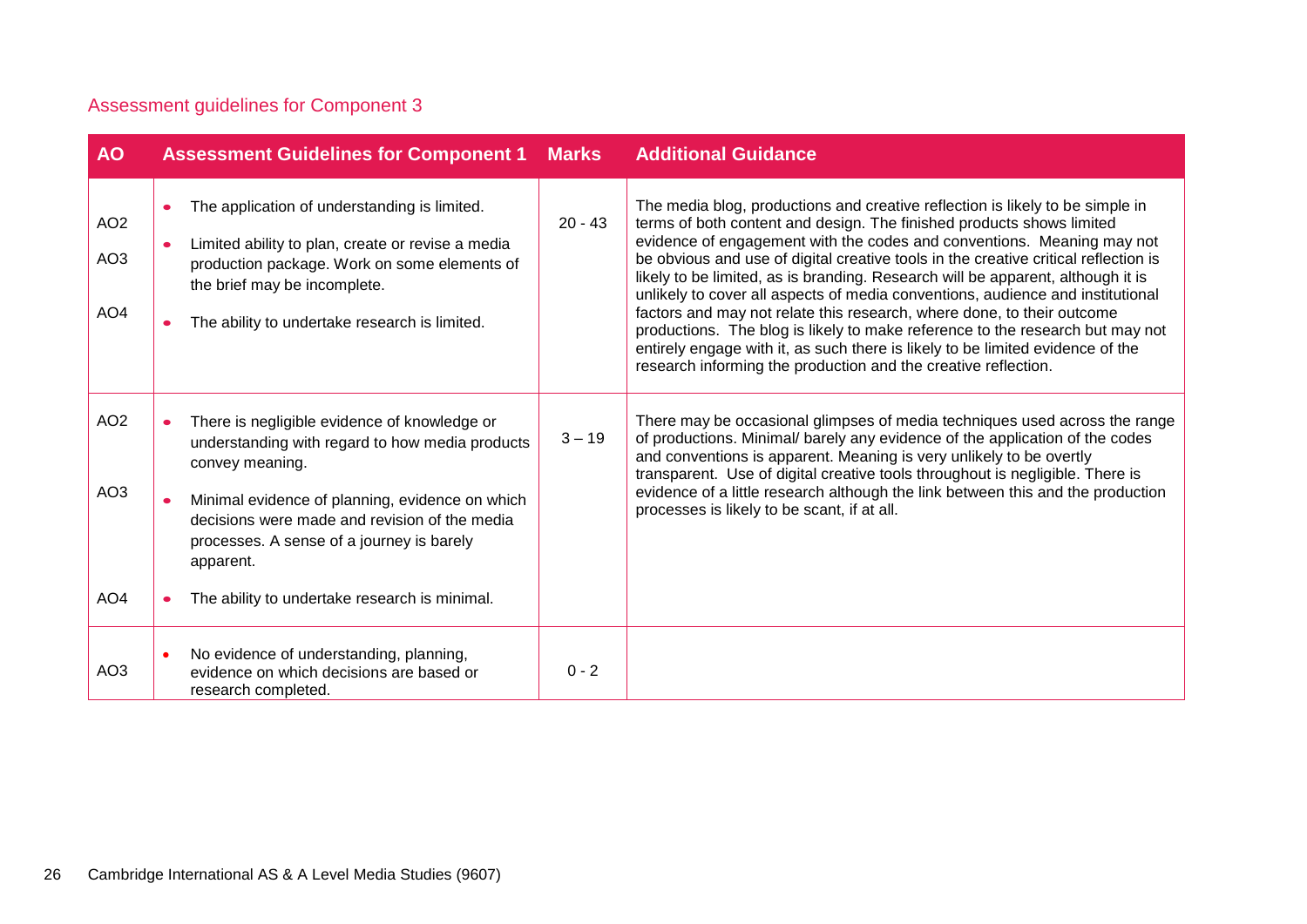# <span id="page-26-0"></span>5. Coursework Administration

There are three parts to the administration of coursework

- 1. Submitting an Outline Proposal Form
- 2. Submitting your external moderation sample to Cambridge
- 3. Submitting your coursework (internally assessed) marks to Cambridge

For the live examination series, interactive electronic forms for the Outline Proposal and for submitting your moderation sample to Cambridge can be found on the Cambridge Samples Database at [www.cambridgeinternational.org/samples](http://www.cambridgeinternational.org/samples). Simply enter your Centre number and the syllabus code (9607) to access all forms and information.

### Submitting an Outline Proposal Form

**Before embarking on the course** centres should complete the Outline Proposal Form found on the Cambridge Samples Database at [www.cambridgeinternational.org/samples](http://www.cambridgeinternational.org/samples). Simply enter your Centre number and the syllabus code (9607) on the front page of the database to access all documents and information. Instructions on how to fill in the Outline Proposal Form and details of where to send it can be found on the back of the form. These forms are sent to Cambridge where they are checked to ensure that the proposed work will enable candidates to access the full range of marks available.

### Submitting the External Moderation Sample to Cambridge

For each candidate you must complete an **Individual Candidate Record Card** (ICRC) including the URL address of the blog (either individual blogs or the blog hub if one is used). The ICRC must contain a breakdown of the marks and brief explanatory comments. Instructions for completing the form can be found on the back of the document. These forms are available from the Samples Database.

Once you have completed the ICRC forms for **all** your candidates, you should transfer *all candidates'* marks to the Coursework Assessment Summary Form (CASF). Get someone to check the transferred marks are correct. If changes are made at internal moderation these should be indicated in the appropriate column and the ICRC should be amended to reflect the new marks.

Check the Samples Database for how to select the sample if you are an international centre. (Cambridge selects the sample work in the case of UK Centres and informs them.)

To submit your External Moderation sample, print out:

- (a) A completed Individual Candidate Record Card for each learner in the sample
- (b) A completed Coursework Assessment Summary Form **for the whole group**
- (c) The second copy of the Mark Sheet (MS1) that your centre sent to Cambridge

These should all be sent to Cambridge in the envelope provided. Please keep soft copies of all documents.

### Submitting internally assessed (coursework) marks to Cambridge

In a pre-exam administrative despatch to your centre, Cambridge will send you a hard-copy, computerprinted Mark Sheet (MS1) which has three layers. It contains all the names and numbers of all candidates in your centre who have taken the coursework component. You will need to fill in the top copy of the MS1 with the total marks and overall totals (using the internally moderated marks where these have been amended) for *all* your coursework candidates. You can transfer these marks to the MS1 from your completed Coursework Assessment Summary Form. (Get someone to check the transferred marks are correct.) You will then need to send this top copy of the MS1 to Cambridge in the specially provided envelope before or by the deadline indicated in the *Cambridge Handbook* or on the Samples Database.